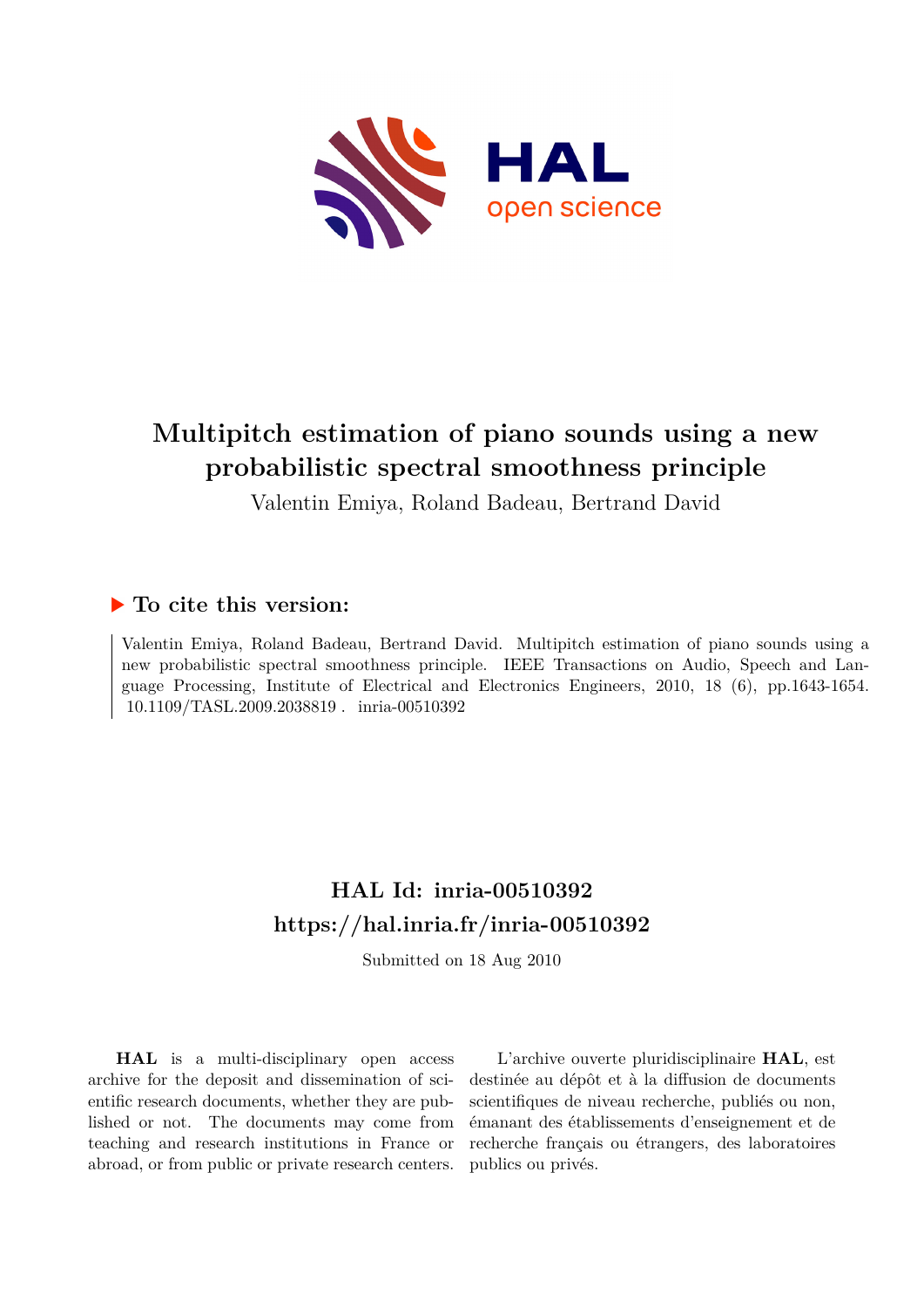# Multipitch estimation of piano sounds using a new probabilistic spectral smoothness principle

Valentin Emiya, *Member, IEEE,* Roland Badeau, *Member, IEEE,* Bertrand David, *Member, IEEE*

*Abstract***—A new method for the estimation of multiple concurrent pitches in piano recordings is presented. It addresses the issue of overlapping overtones by modeling the spectral envelope of the overtones of each note with a smooth autoregressive model. For the background noise, a moving-average model is used and the combination of both tends to eliminate harmonic and sub-harmonic erroneous pitch estimations. This leads to a complete generative spectral model for simultaneous piano notes, which also explicitly includes the typical deviation from exact harmonicity in a piano overtone series. The pitch set which maximizes an approximate likelihood is selected from among a restricted number of possible pitch combinations as the one. Tests have been conducted on a large homemade database called MAPS, composed of piano recordings from a real upright piano and from high-quality samples.**

*Index Terms***—Acoustic signal analysis, audio processing, multipitch estimation, piano, transcription, spectral smoothness.**

#### I. INTRODUCTION

The issue of monopitch estimation has been addressed for decades by different approaches such as retrieving a periodic pattern in a waveform [\[1;](#page-11-0) [2](#page-11-1)] or matching a regularly spaced pattern to an observed spectrum [\[3](#page-11-2)[–5](#page-11-3)], or even by combining both spectral and temporal cues [\[6](#page-11-4); [7](#page-11-5)]. Conversely the multipitch estimation (MPE) problem has become a rather active research area in the last decade [\[8](#page-11-6)[–11\]](#page-11-7) and is mostly handled by processing spectral or time-frequency representations. This MPE task has also become a central tool in musical scene analysis [\[11\]](#page-11-7), particularly when the targeted application is the automatic transcription of music (ATM) [\[12](#page-11-8)[–16](#page-11-9)]. While recent works consider pitch and time dimensions jointly to perform this task, MPE on single frames has been historically used as a prior processing to pitch tracking over time and musical note detection. Indeed, in a signal processing perspective, a period or a harmonic series can be estimated from a short signal snapshot. In terms of perception, only a few cycles are needed to identify a pitched note [\[17\]](#page-11-10).

In this polyphonic context, two issues have proved difficult and interesting for computational MPE: the overlap between the overtones of different notes and the unknown number of such notes occurring simultaneously. As the superposition of two sounds in octave relationship leads to a spectral ambiguity

and thus to an ill-posed problem, some knowledge is often used for the further spectral modeling of the underlying sources. For instance, when iterative spectral subtraction is employed, several authors have adopted a smoothness assumption for the spectral envelope of the notes [\[8](#page-11-6)[–10\]](#page-11-11).

Several preceding works [\[12](#page-11-8)[–14;](#page-11-12) [16\]](#page-11-9) specifically address the case of the piano. One of the interests in studying a single instrument is to incorporate in the algorithms some results established from physical considerations [\[18;](#page-11-13) [19](#page-12-0)], in the hope that a more specific model will lead to a better performance, with the obvious drawback of narrowing the scope of the application. Indeed, while a large number of musical pieces are composed for piano solo, the performance of ATM systems is relatively poor for this instrument in comparison to others [\[6](#page-11-4)].

Two deviations from a simple harmonic spectral model are specific to free vibrating string instruments and are particularly salient for the piano: a small departure from exact harmonicity (the overtone series is slightly stretched) and the beatings between very close frequency components (for a single string two different vibrating polarizations occur and the different strings in a doublet or triplet are slightly detuned on purpose [\[20\]](#page-12-1)).

In this work, we propose a new spectral model in which the inharmonic distribution is taken into account and adjusted for each possible note. The spectral envelope of the overtones is modeled by a smooth autoregressive (AR) model, the smoothness resulting from a low model order. A smooth spectral model is similarly introduced for the residual noise by using a low-order moving-average (MA) process, which is particular efficient against residual sinusoids. The proposed method follows a preliminary work [\[21\]](#page-12-2) in which the AR/MA approach was already used and MPE was addressed as an extension of a monopitch estimation approach. In addition to the opportunity to deal with higher polyphony levels, the current paper introduces a new signal model for simultaneous piano notes and a corresponding estimation scheme. The major advance from the previous study is thus to model and estimate the spectral overlap between note spectra. An iterative estimation framework is proposed which leads to a maximum likelihood estimation for each possible set of  $F_0$ s.

This paper is structured as follows. In section [II,](#page-2-0) the overall MPE approach is described. The sound model is first detailed, followed by the principle of the algorithm: statistical background, adaptive choice of the search space and detection function. The estimation of the model parameters is then explained in section [III.](#page-3-0) After specifying the implementation details, the algorithm is tested in section [IV](#page-7-0) using a database of piano sounds and the results are analyzed and compared with those obtained with some state-of-the-art approaches.

V. Emiya is with the Metiss team at INRIA, Centre Inria Rennes - Bretagne Atlantique, Rennes, France, and, together with R. Badeau and B. David, with Institut Télécom; Télécom ParisTech; CNRS LTCI, Paris, France.

The research leading to this paper was supported by the French GIP ANR under contract ANR-06-JCJC-0027-01, *Décomposition en Éléments Sonores et Applications Musicales - DESAM* and by the European Commission under contract FP6-027026-K-SPACE. The authors would also like to thanks Peter Weyer-Brown from Telecom ParisTech and Nathalie Berthet for their useful comments to improve the English usage.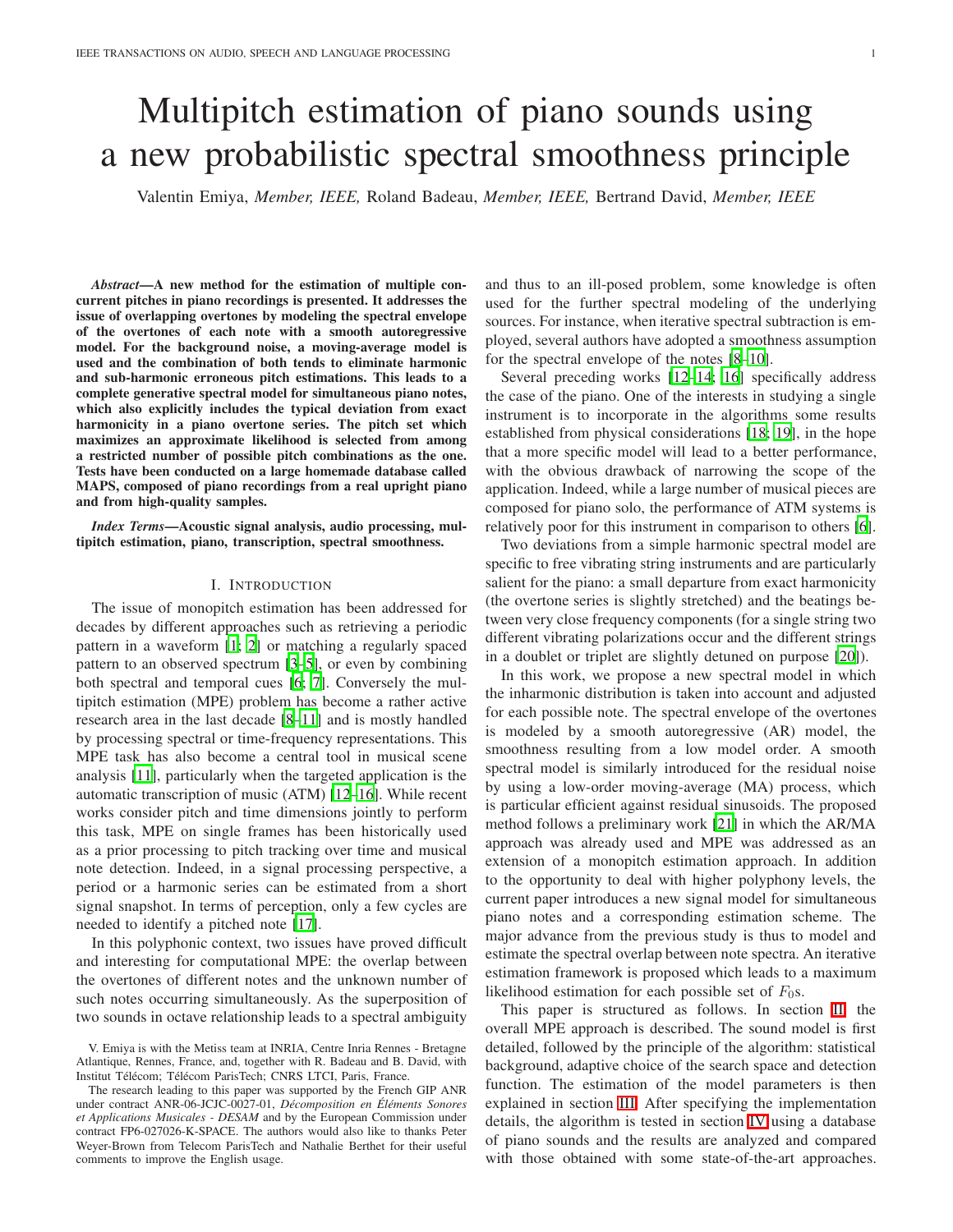Conclusions are finally drawn in section [V.](#page-9-0)

Note that in the following,  $*$  denotes the complex conjugate, <sup>T</sup> the transpose operator,  $\dagger$  the conjugate transpose, [.] the floor function and |.| the number of elements in a set, the absolute value of a real number or the modulus of a complex number. In addition, the term *polyphony* will be applied to any possible mixture of notes, including silence (*polyphony 0*) and single notes (*polyphony 1*).

#### II. MULTIPITCH ESTIMATION ALGORITHM

#### <span id="page-2-0"></span>*A. Generative sound model*

At the frame level, a mixture of piano sounds is modeled as a sum of sinusoids and background noise. The amplitude of each sinusoid is considered as a random variable. The spectral envelope for the overtone series of a note is introduced as second order statistical properties of this random variable, making it possible to adjust its smoothness. The noise is considered as a moving-average (MA) process.

More precisely, a mixture of  $P \in \mathbb{N}$  simultaneous piano notes, observed in a discrete-time N-length frame, is modeled as a sum  $x(t) \triangleq \sum_{p=1}^{P} x_p(t) + x_b(t)$  of the note signals  $x_p$  and of noise  $x_b$ . The sinusoidal model for  $x_p$  is

$$
x_p\left(t\right) \stackrel{\Delta}{=} \sum_{h=1}^{H_p} \left(\alpha_{hp} e^{2i\pi f_{hp}t} + \alpha_{hp}^* e^{-2i\pi f_{hp}t}\right) \tag{1}
$$

where  $\alpha_{hp}$  are the complex amplitudes and  $f_{hp}$  the frequencies of the  $H_p$  overtones (here,  $H_p$  is set to the maximum number of overtones below the Nyquist frequency). Note  $p$  is parameterized by  $C_p = (f_{0p}, \beta_p)$ ,  $f_{0p}$  being the *fundamental frequency* ( $F_0$ ) and  $\beta_p$  ( $f_{0p}$ ) being the so-called *inharmonicity coefficient* of the piano note [\[20\]](#page-12-1), such that

$$
f_{hp} \triangleq h f_{0p} \sqrt{1 + \beta_p \left(f_{0p}\right) h^2} \tag{2}
$$

We introduce a *spectral envelope* for note p as an autoregressive (AR) model of order  $Q_p$ , parameterized by  $\theta_p \triangleq (\sigma_p^2, A_p(z)),$  where  $\sigma_p^2$  is the power and  $\frac{1}{A_p(z)}$  is the transfer function of the related AR filter. Order  $Q_p$  should be low and proportional to  $H_p$ , in order to obtain a smooth envelope and to avoid overfitting issues for high pitches. The *amplitude*  $\alpha_{hp}$  of overtone h of note p is the outcome of a zero-mean complex Gaussian random variable<sup>[1](#page-2-1)</sup>, with variance equal to the spectral envelope power density at the frequency  $f_{hp}$  of the overtone:

$$
\alpha_{hp} \sim \mathcal{N}\left(0, \frac{\sigma_p^2}{\left|A_p \left(e^{2i\pi f_{hp}}\right)\right|^2}\right) \tag{3}
$$

In order to model a smooth spectral envelope without residual peaks, the *noise*  $x_b$  is modeled as an MA process with a low order  $Q_b$ , parameterized by  $\theta_b \triangleq (\sigma_b^2, B(z))$ ,  $\sigma_b^2$ being the power and  $B(z)$  the finite impulse response (FIR) filter of the process.

Furthermore, high note powers and low noise powers are favored by choosing an inverse gamma prior for  $\sigma_p^2$ .



<span id="page-2-3"></span>Fig. 1. Multipitch estimation block diagram.

 $\sigma_p^2 \sim \mathcal{IG}\left(k_{\sigma_p^2}, E_{\sigma_p^2}\right)$ ) and a gamma prior for  $\sigma_b^2$ :  $\sigma_b^2 \sim$  $\Gamma\left(k_{\sigma_b^2},E_{\sigma_b^2}\right)$ ). A non-informative prior<sup>[2](#page-2-2)</sup> is assumed for  $A_p(z)$ and  $B(z)$ .

With a user-defined weighting window  $w$ , we can equivalently consider the Discrete Time Fourier Transforms (DTFT)  $X_p(f)$  of  $x_p(t)w(t)$ ,  $X_b(f)$  of  $x_b(t)w(t)$  and  $X(f) \triangleq \sum_{p=1}^{P} X_p(f) + X_b(f)$  of  $x(t) \, w(t)$ . W being the DTFT of  $w$ , we thus have

$$
X_{p}(f) = \sum_{h=1}^{H_{p}} \left( \alpha_{hp} W(f - f_{hp}) + \alpha_{hp}^{*} W^{*} (f + f_{hp}) \right)
$$
 (4)

<span id="page-2-4"></span>In addition, the following synthetic notations will be used: a mixture of notes is denoted by  $\mathcal{C} \triangleq (\mathcal{C}_1, \ldots, \mathcal{C}_P)$ ; the set of parameters for spectral envelope models by  $\theta \triangleq (\theta_1, \dots, \theta_P);$ the set of amplitudes of overtones of note p by  $\alpha_p \triangleq$  $(\alpha_{1p}, \ldots, \alpha_{H_p p})$ ; and the set of amplitudes of overtones of all notes by  $\alpha \triangleq (\alpha_1, \ldots, \alpha_P)$ .

#### <span id="page-2-5"></span>*B. Principle of the algorithm*

The algorithm is illustrated in Fig. [1.](#page-2-3) The main principles are described in the current section, except for the model parameter estimation, which is detailed in Section [III.](#page-3-0)

<span id="page-2-1"></span><sup>&</sup>lt;sup>1</sup>Using these centered Gaussian variables,  $x_p$  is thus a harmonic process, in the statistical sense.

<span id="page-2-2"></span><sup>2</sup> *e.g.* an improper, constant prior density, which will not affect the detection function.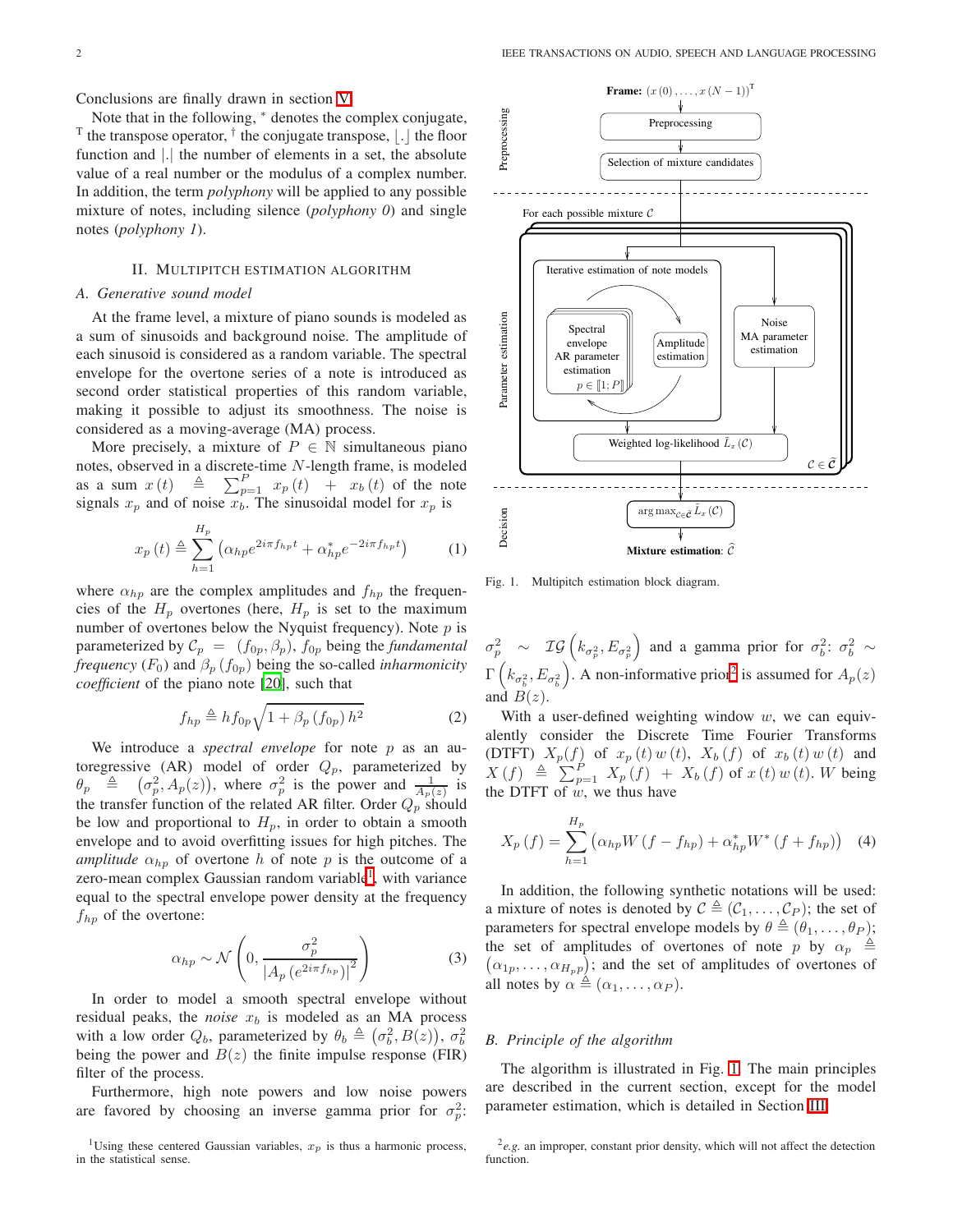*1) Statistical background:* Let us consider the observed frame x and the set  $\mathcal C$  of all the possible mixtures of piano notes. Ideally, the multipitch detection function can be expressed as the maximum *a posteriori* (MAP) estimator  $C$ , which is equivalent to the ML estimator if no *a priori* information on mixtures is specified:

$$
\hat{\mathcal{C}} = \underset{\mathcal{C} \in \mathcal{C}}{\arg \max} p(\mathcal{C}|x) = \underset{\mathcal{C} \in \mathcal{C}}{\arg \max} \frac{p(x|\mathcal{C}) p(\mathcal{C})}{p(x)}
$$
\n
$$
= \underset{\mathcal{C} \in \mathcal{C}}{\arg \max} p(x|\mathcal{C}) \tag{5}
$$

*2) Search space:* The number of combinations among Q possible notes being  $\begin{pmatrix} Q \\ P \end{pmatrix}$  for polyphony P, the size of the search set C is  $\sum_{P=0}^{Q} {Q \choose P} = 2^Q$ , *i.e.* around  $3 \cdot 10^{26}$  for a typical piano with  $Q = 88$  keys. Even when the polyphony is limited to  $P_{\text{max}} = 6$  and the number of possible notes to  $Q =$ 60 (*e.g.* by ignoring the lowest and highest-pitched keys), the number of combinations reaches  $\sum_{P=0}^{P_{\text{max}}} {Q \choose P} \approx 56.10^6$ , which remains a too huge search set for a realistic implementation. In order to reduce the size of this set, we propose to select a given number  $N_c$  of note candidates. We use the normalized product spectrum function defined in dB as

$$
\Pi_X(f_0, \beta) \triangleq \frac{1}{H(f_0, \beta)^{\nu}} 10 \log \prod_{h=1}^{H(f_0, \beta)} |X(f_h)|^2 \quad (6)
$$

where X is the observed spectrum,  $H(f_0, \beta)$  is the number of overtones for the note with fundamental frequency  $f_0$  and inharmonicity  $\beta$ ,  $f_h \triangleq hf_0\sqrt{1 + \beta h^2}$ , and  $\nu$  is a parameter adjusted to balance the values of the function between bass and treble notes. As the true notes generate local peaks in  $\Pi_X$ , selecting an oversized set of  $N_c$  greatest peaks is an efficient way for adaptively reducing the number of note candidates. In addition, for candidate  $n_c \in [1; N_c]$ , accurate values of its fundamental frequency  $f_{0n_c}$  and inharmonicity  $\beta_{n_c}$  are found by a local two-dimensional maximization<sup>[3](#page-3-1)</sup> of  $\Pi_X$  ( $f_{0n_c}, \beta_{n_c}$ ). They are used in the subsequent estimation stages to locate the frequencies of the overtones. In the current implementation, the number of note candidates is set to  $N_c = 9$ . This choice results from the balance between increasing the number of candidates and limiting the computational time. The size of the set  $\tilde{C}$  of possible mixtures thus equals  $\sum_{P=0}^{P_{\text{max}}} {N_c \choose P} = 466$ , for  $P_{\text{max}} = 6$ .

*3) Multipitch detection function:* The multipitch detection function aims at finding the correct mixture among all the possible candidates. For each candidate  $C \in \mathcal{C}$ , the parameters  $\hat{\alpha}$ ,  $\hat{\theta}$  and  $\hat{\theta}_b$  of the related model are estimated as explained in section [III.](#page-3-0) The detection function is then computed, and the multipitch estimation is defined as the mixture with the greatest value.

Since equation (5) is intractable, we define an alternate detection function which involves the following terms:

•  $L_p(\theta_p) \triangleq \ln p(\alpha_p|\theta_p, C_p)$  is the log-likelihood of the amplitudes  $\alpha_p$  of overtones of note p, related to the spectral envelope models  $\theta_p$ ;

- $L_b(\theta_b) \triangleq \ln p(x|\alpha, \theta_b, C)$  is equal<sup>[4](#page-3-2)</sup> to the log-likelihood  $\ln p_{x_b}$  related to the noise model  $\theta_b$ ;
- the priors  $\ln p(\theta_p)$  on the spectral envelope of the note p and  $\ln p(\theta_b)$  on noise parameters.

We empirically define the detection function as a weighted sum of these log-densities, computed with the estimated parameters (see Appendix [A](#page-9-1) for a discussion):

<span id="page-3-6"></span>
$$
\tilde{L}_x(\mathcal{C}) \triangleq w_1 \sum_{p=1}^P \tilde{L}_p\left(\widehat{\theta}_p\right) / P + w_2 \tilde{L}_b\left(\widehat{\theta}_b\right) \n+ w_3 \sum_{p=1}^P \ln p\left(\widehat{\sigma}_p^2\right) / P + w_4 \ln p\left(\widehat{\sigma}_b^2\right) - \mu_{\text{pol}} P \tag{7}
$$

where

<span id="page-3-5"></span>
$$
\begin{cases}\n\tilde{L}_p\left(\widehat{\theta}_p\right) \triangleq \frac{1}{H_p} L_p\left(\widehat{\sigma}_p^2, \widehat{A}_p\right) - \mu_{env} H_p \\
\tilde{L}_b\left(\widehat{\theta}_b\right) \triangleq \frac{1}{|\mathcal{F}_b|} L_b\left(\widehat{\sigma}_b^2, \widehat{B}\right) - \mu_b |\mathcal{F}_b| \\
w_1, \dots, w_4, \mu_{\text{pol}}, \mu_{env}, \mu_b \text{ are user-defined coefficients} \\
|\mathcal{F}_b| \text{ is the number of noisy bins (see eq. (14)).\n\end{cases}
$$

#### III. MODEL PARAMETER ESTIMATION

<span id="page-3-0"></span>*A. Iterative estimation of spectral envelope parameters and amplitudes of notes*

We consider a possible mixture  $\mathcal{C} = (\mathcal{C}_1, \dots, \mathcal{C}_P)$ . The estimation of the unknown spectral envelope parameters  $\theta$  and of the unknown amplitudes of the overtones  $\alpha$  is performed by iteratively estimating the former and the latter, as described in this section.

*1) Spectral envelope parameter estimation:* let us assume the amplitudes  $\alpha$  are known in order to estimate the spectral envelope parameters  $\theta$  in the maximum likelihood (ML) sense. Given that note models are independent, the likelihood of  $\alpha$ is  $p(\alpha|\theta, C) = \prod_{p=1}^{P} p(\alpha_p|\theta_p, C_p)$ . The optimization w.r.t.  $\theta$ thus consists in maximizing the log-likelihood  $L_p(\sigma_p^2, A_p) \triangleq$  $\ln p\left(\alpha_p|\sigma_p^2,A_p,\mathcal{C}_p\right)$  w.r.t.  $\theta_p = \left(\sigma_p^2,A_p\right)$ , independently for each note  $p$ . As proved in the Appendix [B,](#page-10-0) the maximization w.r.t.  $\sigma_p^2$  leads to the expression

$$
L_p\left(\widehat{\sigma_p^2}, A_p\right) = c + \frac{H_p}{2} \ln \rho\left(A_p\right) \tag{8}
$$

with

<span id="page-3-4"></span>
$$
c \triangleq -\frac{H_p}{2} \ln \left( 2\pi e \right) - \frac{1}{2} \sum_{h=1}^{H_p} \ln |\alpha_{hp}|^2 \tag{9}
$$

$$
\rho(A_p) \triangleq \frac{\left(\prod_{h=1}^{H_p} |\alpha_{hp}|^2 |A_p (e^{2i\pi f_{hp}})|^2\right)^{\frac{1}{H_p}}}{\frac{1}{H_p} \sum_{h=1}^{H_p} |\alpha_{hp}|^2 |A_p (e^{2i\pi f_{hp}})|^2}
$$
(10)

<span id="page-3-3"></span>
$$
\widehat{\sigma_p^2} = \frac{1}{H_p} \sum_{h=1}^{H_p} |\alpha_{hp}|^2 |A_p (e^{2i\pi f_{hp}})|^2
$$
 (11)

<span id="page-3-2"></span><sup>4</sup>by using the substitution  $x \mapsto x - 2\text{Re}\Big(\sum_{p=1}^P\sum_{h=1}^{H_p} \alpha_{hp}e^{2i\pi f_{hp}\mathbf{t}}\Big),$ t being the time instants related to the frame, this term is equal to  $\ln p_{x_b} (x - 2\text{Re}(\sum_{p=1}^P \sum_{h=1}^{H_p} \alpha_{hp} e^{2i\pi f_{hp} t}) |\theta_b)$ 

<span id="page-3-1"></span><sup>&</sup>lt;sup>3</sup>The fminsearch Matlab function was used for this optimization.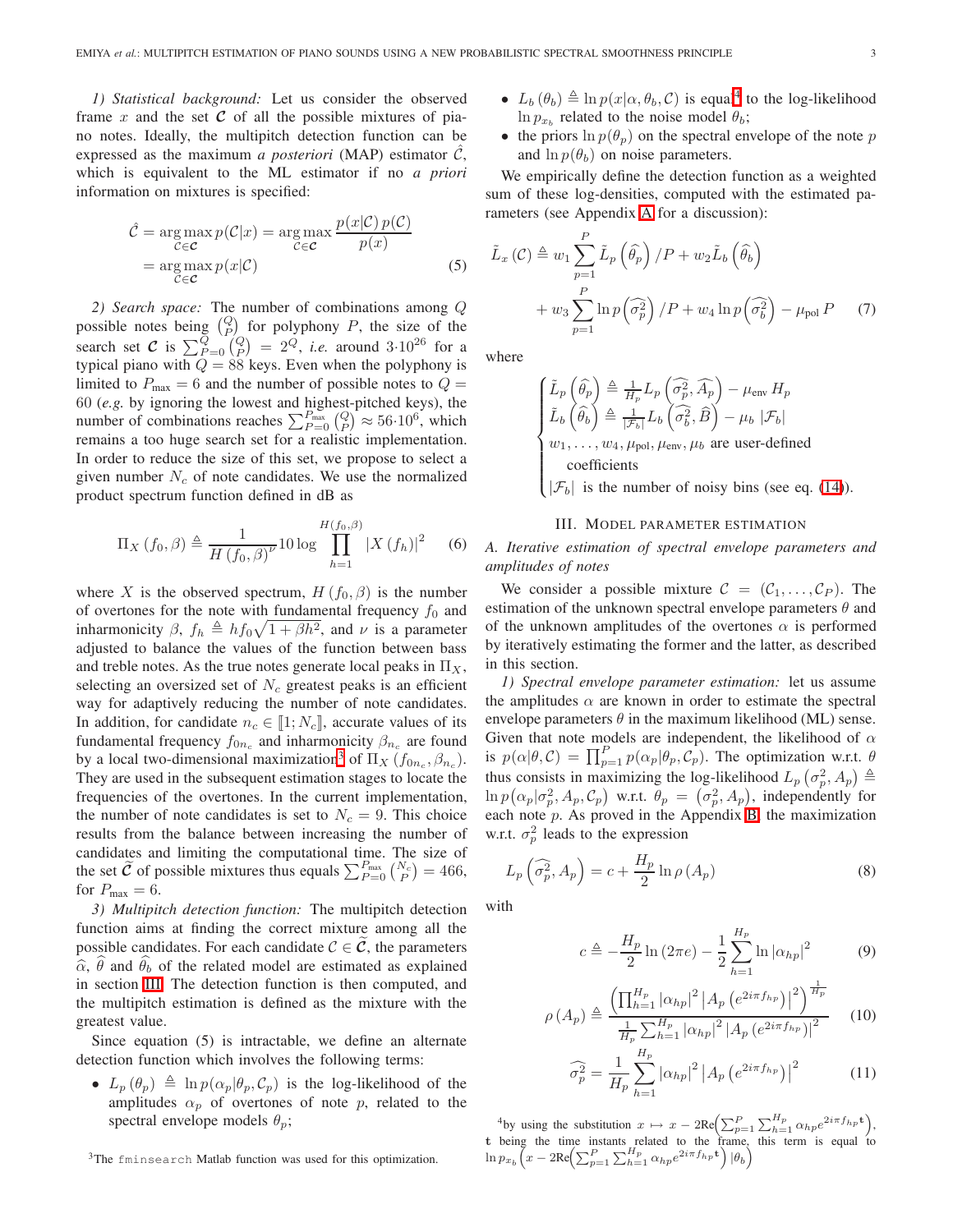<span id="page-4-1"></span>

<span id="page-4-0"></span>Fig. 2. Estimation of spectral envelopes: the AR estimation performs a better fitting of the amplitudes for the correct model (left) than for the sub-octave model (right).

As c is a constant w.r.t.  $A_p$ , the optimization consists in maximizing  $\rho(A_p)$ , which measures the spectral flatness (*i.e.* the ratio between the geometrical and arithmetical means) of<br> $\int_{\text{loc}} |g| \, d\mu \left( e^{2i\pi f_{hn}} \right)^{2}$  This quantity line in [0, 1]  $|\alpha_{hp}|^2 \left|A_p \left(e^{2i\pi f_{hp}}\right)\right|^2\right\}$ 1≤h≤H<sub>p</sub></sub>. This quantity lies in [0; 1] and is maximum when the latter coefficients are constant, *i.e.* when the filter  $A_p$  perfectly whitens the amplitudes  $\alpha_p$ . The estimation of  $A_p$  from the discrete data  $\alpha_p$  thanks to the Digital All-Pole (DAP) method [\[22](#page-12-3)] leads to a solution that actually maximizes  $\rho(A_p)$ , as proved in [\[23\]](#page-12-4). It is applied here to the amplitudes  $\alpha_p$ , for each note p.

The estimation of the spectral envelope of a note is illustrated in Fig. [2.](#page-4-0) A note is analyzed by considering two possible models: the model related to the true note (Fig.  $2(a)$ ) and the model related to its sub-octave (Fig. [2\(b\)\)](#page-4-2). In the former case, the estimate of the spectral envelope is close to the amplitudes of the overtones, whereas in the latter case, the AR spectral envelope model is not adapted to amplitudes that are alternatively high and low: the low values obtained for the spectral flatness  $\rho$  (and, consequently, for the likelihood) are here a good criterion to reject wrong models like the suboctave (see Fig. [6\(a\)](#page-6-1) for the whole spectral flatness curve).

*2) Estimation of the amplitudes of the overtones:* let us now assume that spectral envelope parameters  $\theta$  are known, that the frequencies of the overtones may overlap, and that the amplitudes  $\alpha$  are unknown. In all that follows, we assume that at a given overtone frequency  $f_{hp}$ , the power spectrum of the noise is not significant in comparison with the power spectrum of the amplitudes of the overtone.

When the overtone  $h$  of note  $p$  is not overlapping with any other overtone, the amplitude  $\alpha_{hp}$  is directly given by the spectrum value  $X(f_{hp})$ . In the alternative case of overlapping overtones, the observed spectrum results from the contribution of overtones with close frequencies. We propose an estimate of the hidden random variable  $\alpha$ , given the observation X and the parameters  $\theta$  that control the second-order statistics of  $\alpha$ .

As defined by eq. [\(3\)](#page-2-4), the amplitude  $\alpha_{hn}$  is a random variable such that  $\alpha_{hp} \sim \mathcal{N}(0, v_{hp})$  with  $v_{hp} \triangleq \frac{\sigma_p^2}{|A_p(e^{2i\pi f_{hp}})|^2}$ . One can rewrite the sound model x as a sum of  $\tilde{K}$  sinusoids and noise  $x(t) = \sum_{k=1}^{K} \alpha_k e^{2i\pi f_k t} + x_b(t)$  with  $\alpha_k \sim \mathcal{N}(0, v_k)$ and  $K = 2\sum_{p=1}^{P} \overline{H_p}$ . In this formula, the couples of indexes  $(h, p)$  related to overtones and notes have been replaced by

<span id="page-4-2"></span>a single index  $k$ . In the spectral domain, the DFT  $X$  of the  $N$ -length frame  $x$  using a weighting window  $w$  of DFT  $W$ is  $X(f) = \sum_{k=1}^{K} \alpha_k W(f - f_k)$ , the noise spectrum being removed since we are only interested in the values of X at frequencies  $f_{hp}$ , where the noise term is insignificant.

In these conditions, for  $1 \leq k_0 \leq K$ , the optimal linear estimator  $\hat{\alpha}_{k_0}$  of  $\alpha_{k_0}$  as a function of  $X(f_k)$ , obtained by minimizing the mean squared error  $\epsilon_{k_0} = \mathbb{E}\left[\left|\alpha_{k_0} - \hat{\alpha}_{k_0}\right|^2\right]$  is

<span id="page-4-3"></span>
$$
\hat{\alpha}_{k_0} = \frac{W^*(0) v_{k_0}}{\sum_{k=1}^K |W(f_{k_0} - f_k)|^2 v_k} X(f_{k_0})
$$
\n(12)

The proof of eq. [\(12\)](#page-4-3) is given in the Appendix [B.](#page-10-0) By ignoring non-overlapping overtones, the expression of the estimator of  $\alpha_{hp}$  can be simplified as

<span id="page-4-4"></span>
$$
\widehat{\alpha_{hp}} \triangleq \frac{W^*(0) \, v_{hp}^2}{\sum_{\left|f_{h'p'} - f_{hp}\right| < \Delta_w} |W(f_{h'p'} - f_{hp})|^2 v_{h'p'}^2} X\left(f_{hp}\right) \tag{13}
$$

where  $\Delta_w$  is the width of the main lobe of W.

The amplitude estimation is illustrated in Fig. [3](#page-5-0) on a synthetic signal, composed of two octave-related notes, *i.e.* with overlapping spectra. As expected, the amplitudes are perfectly estimated when there is no overlap (see odd-order peaks of note 1). When the overtones overlap, predominant amplitudes are well estimated (see note 1 for  $f = 0.04$  or note 2 for  $f = 0.4$ , as well as amplitudes with the same order of magnitude (see amplitudes at  $f = 0.2$ ). The estimation may be less accurate when an amplitude is much weaker than the other (see note 1 at  $f = 0.36$ ).

*3) Iterative algorithm for the estimation of note parameters:* in the last two parts, we have successively seen how to estimate the spectral envelope models from known amplitudes and the amplitudes from known spectral envelope models. None of these quantities are actually known, and both must be estimated. We propose to use the two methods above in the Algorithm [1](#page-5-1) to iteratively estimate both the spectral envelope and the amplitudes of the overtones. It alternates the estimation of the former and of the latter, with an additional thresholding of the weak amplitudes in order to avoid the amplitude estimates becoming much lower than the observed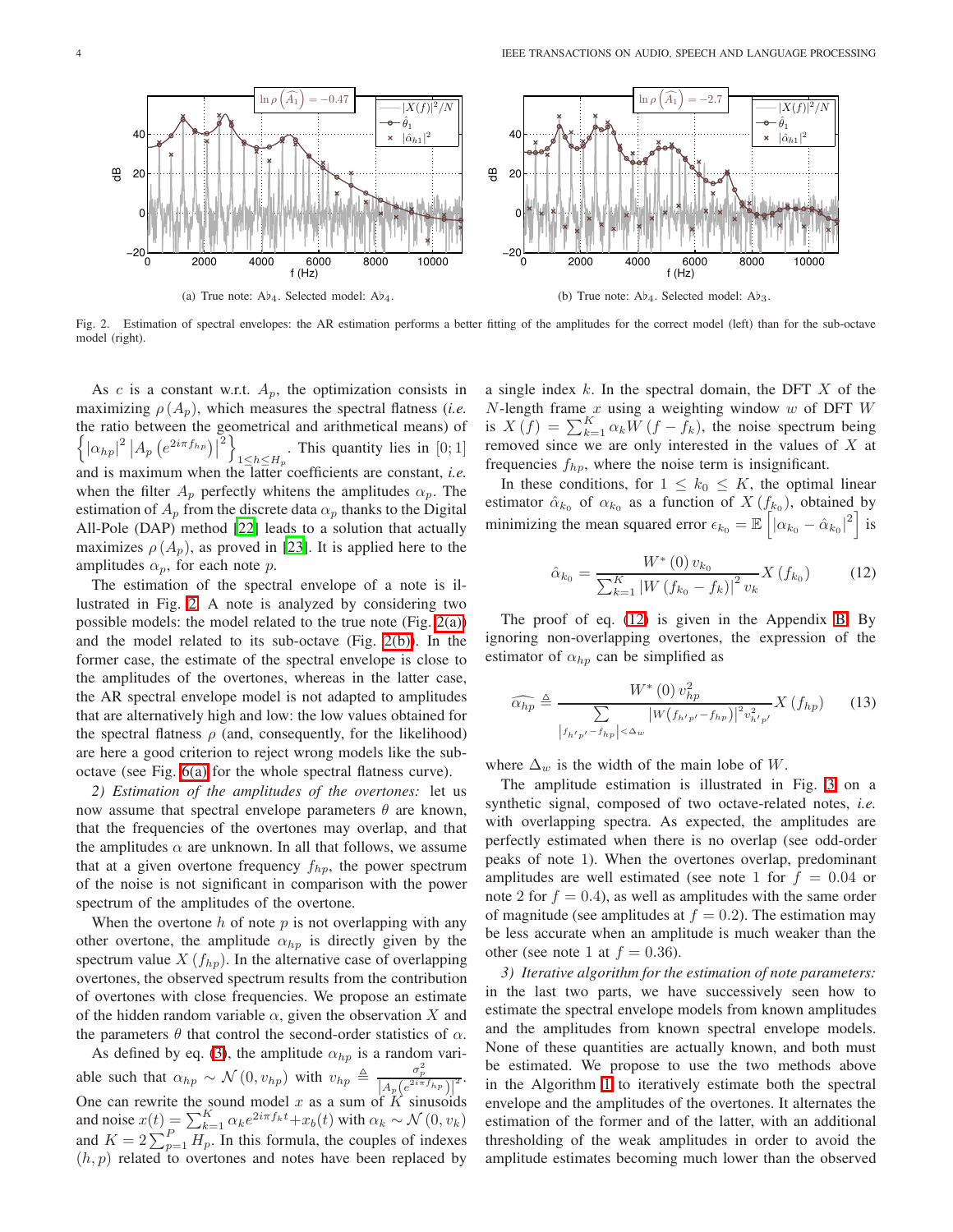

<span id="page-5-2"></span><span id="page-5-0"></span>Fig. 3. Estimation of amplitudes from overlapping spectra: example on a synthetic mixture of 2 notes. The  $F_0$ s  $f_{0,1}$  and  $f_{0,2}$  of the two notes are in an octave relation and the estimation is performed from a  $N = 2048$ -length observation. For each note, the true amplitudes (squares) have been generated from a spectral envelope AR model (black line) using eq. [\(3\)](#page-2-4). The amplitudes are estimated (crosses) from the observation of the mixture (grey line) using the AR envelope information (eq. [\(12\)](#page-4-3)).



<span id="page-5-5"></span>Fig. 4. Iterative estimation of amplitudes  $\widehat{\alpha_p}$  and spectral envelopes  $\widehat{\theta_p}$ : example of a fifth (Fig. [4\(a\)\)](#page-5-2) and of an octave (Fig. [4\(b\)\)](#page-5-3).

spectral coefficients<sup>[5](#page-5-4)</sup>. For  $p \in [\![1; P]\!]$  and  $h \in [\![1; H_p]\!]$ , the estimate  $\widehat{\alpha_{hp}}$  of  $\alpha_{hp}$  and  $\widehat{\theta}_p$  of  $\theta_p$  are respectively the values of  $\left(\alpha_{hp}^{(i)}\right)$  and  $\left(\theta_p^{(i)}\right)$  after a number of iterations. Note that the ML estimates of the envelopes are directly related to the MAP estimation of the multipitch contents while amplitudes are estimated in the least mean square sense, which is a different objective function. Consequently, the convergence of the iterative algorithm is not proved or guaranteed but it is observed after about  $N_{it} \triangleq 20$  iterations.

The estimation is illustrated in Fig. [4](#page-5-5) with two typical cases. While the energy is split between the overlapping overtones, non-overlapping overtones help estimating the spectral envelopes, resulting in a good estimation in the case of a fifth (Fig. [4\(a\)\)](#page-5-2), the octave being a more difficult – but successful – case (Fig.  $4(b)$ ).

#### *B. Estimation of noise parameters*

We assume that the noise signal results from the circular filtering<sup>[6](#page-5-6)</sup> of a white centered Gaussian noise with variance  $\sigma_b^2$ 

<span id="page-5-6"></span><sup>6</sup>The circularity assumption, which is commonly used and asymptotically valid, leads to a simplified ML solution.

#### <span id="page-5-3"></span>**Algorithm 1** Iterative estimation of note parameters

<span id="page-5-1"></span>**Require:** spectrum  $X$ , notes  $C_1, \ldots, C_P$ .

Initialize the amplitudes  $\alpha_{hp}^{(0)}$  of overtones to spectral values  $X(f_{hp})$  for  $p \in [\![1;P]\!]$  and  $h \in [\![1;H_p]\!]$ .

**for** each iteration i **do**

**for** each note p **do** Estimate  $\theta_p^{(i)}$  from  $\alpha_p^{(i-1)}$ . {AR estimation} **end for** Jointly estimate all  $\alpha_{hp}^{(i)}$  from  $X(f_{hp})$  and  $\theta_p^{(i)}$ . {eq. [\(13\)](#page-4-4)}

Threshold  $\alpha_{hp}^{(i)}$  at a minimum value. **end for Ensure:** estimation of  $\alpha_{hp}$  and  $\theta_p$  for  $p \in [1; P]$  and  $h \in$  $\llbracket 1; H_p \rrbracket.$ 

by a  $Q_b$ -order FIR filter parameterized by its transfer function  $B(z) = \sum_{k=0}^{Q_b} b_k z^{-k}$ , with  $b_0 = 1$ .

As we assumed that in a bin close to the frequency of an overtone, the spectral coefficients of noise are negligible w.r.t. the spectral coefficients of notes, the information related to noise is mainly observable in the remaining bins, *i.e.* on the

<span id="page-5-4"></span><sup>&</sup>lt;sup>5</sup>In our implementation, this threshold was set to the minimum observed amplitude  $\min_f \frac{|X(f)|}{\sqrt{N}}$ .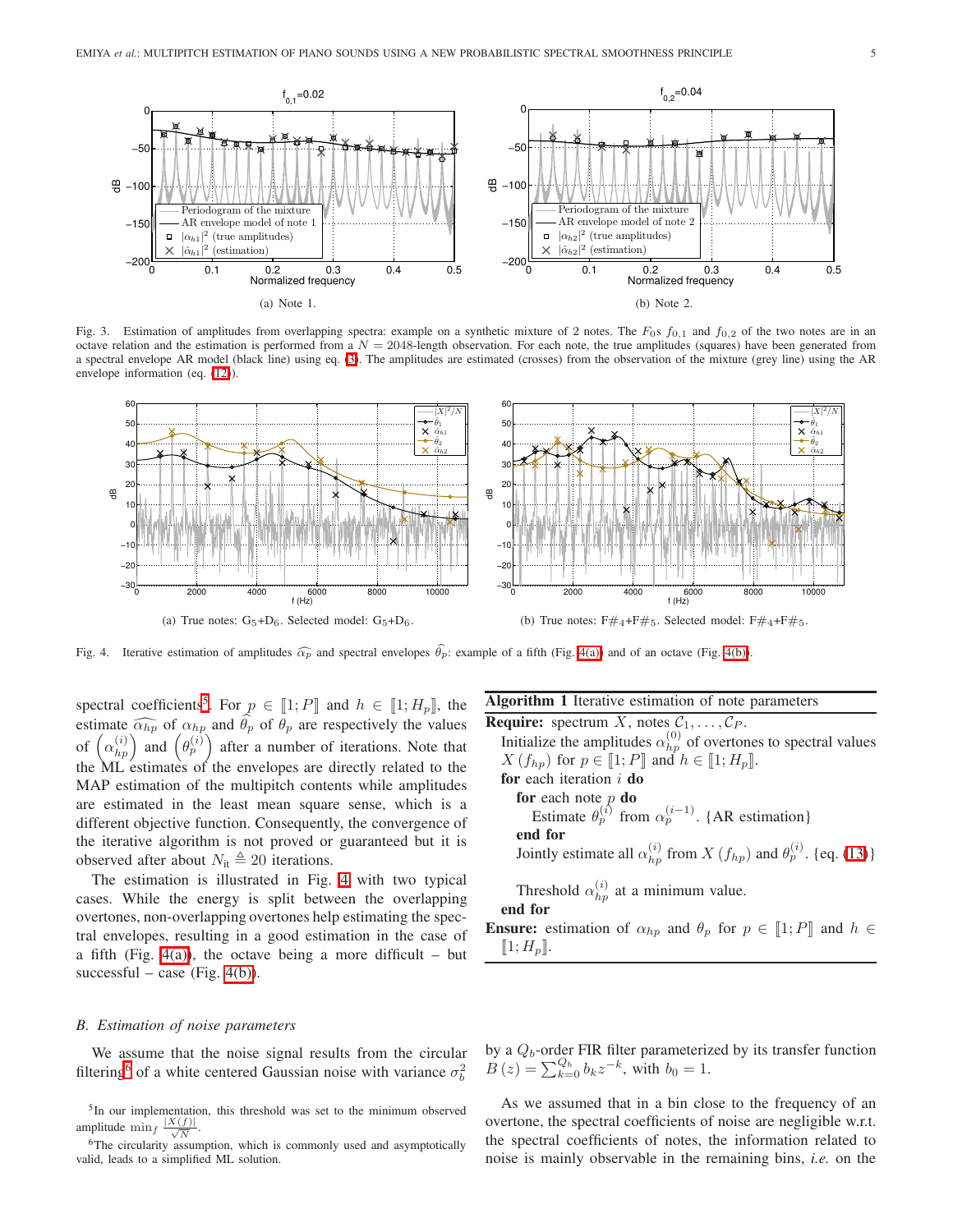<span id="page-6-3"></span>

<span id="page-6-2"></span>Fig. 5. Noise parameter estimation when selecting the true model (left) and the octave model (right).  $\overline{\mathcal{F}_b}$  denotes the complement of  $\mathcal{F}_b$ .

frequency support defined by

$$
\mathcal{F}_b \triangleq \left\{ \frac{k}{N_{\text{fft}}} \middle/ \forall p \in [\![ 1; P ]\!], \forall h \in [\![ 1; H_p ]\!], \left| \frac{k}{N_{\text{fft}}} - f_{hp} \right| > \frac{\Delta_w}{2} \right\}
$$
\n(14)

where  $\Delta_w$  denotes the width of the main lobe of  $w$  ( $\Delta_w = \frac{4}{N}$ for a Hann window) and  $N_{\text{fft}}$  is the size of the DFT. The noise parameter estimation is then performed using this subset of bins, which gives satisfying results asymptotically (*i.e.* when  $N \rightarrow +\infty$ , the number of removed bins being much smaller than the total number of bins). As proved in the Appendix [B,](#page-10-0) it results in the maximization, w.r.t. B, of the expression

$$
L_b\left(\widehat{\sigma_b^2}, B\right) = c_b + \frac{|\mathcal{F}_b|}{2} \ln \rho_b\left(B\right) \tag{15}
$$

where

<span id="page-6-7"></span>
$$
c_b \triangleq -\frac{|\mathcal{F}_b|}{2} \ln 2\pi e - \frac{1}{2} \sum_{f \in \mathcal{F}_b} \ln \frac{|X_b(f)|^2}{N} \quad (16)
$$

$$
\rho_b(B) \triangleq \frac{\left(\prod_{f \in \mathcal{F}_b} \left| \frac{X_b(f)}{B(e^{2i\pi f})} \right|^2\right)^{\frac{1}{|\mathcal{F}_b|}}}{\frac{1}{\sqrt{E}} \sum_{f \in \mathcal{F}_b} \left| \frac{X_b(f)}{B(e^{2i\pi f})} \right|^2} \tag{17}
$$

$$
\widehat{\sigma_b^2} = \frac{1}{|\mathcal{F}_b|} \sum_{f \in \mathcal{F}_b} \left| \frac{\frac{X_b(f)}{B(e^{2i\pi f})}}{\frac{X_b(f)}{B(e^{2i\pi f})}} \right|^2
$$
\n(18)

As for the spectral envelope AR parameters (eq. [\(11\)](#page-3-3) and [\(8\)](#page-3-4)), the ML estimation of noise parameters consists in the maximization of a spectral flatness  $\rho_h(B)$ . It can be achieved thanks to the MA estimation approach proposed in [\[23\]](#page-12-4). However, in order to speed up the computations, we use the Algorithm [3](#page-11-14) described in the Appendix [C,](#page-11-15) which is simpler and gives satisfying results for the current application.

The noise parameter estimation is illustrated in Fig. [5.](#page-6-2) When the true model is selected (Fig.  $5(a)$ ), most of primary lobes of the sinusoidal components are removed from  $\mathcal{F}_b$ and the resulting spectral coefficients are well-fitted by an MA envelope. In the case a wrong model is selected and a lot of  $\mathcal{F}_b$  bins are related to sinusoids (Fig. [5\(b\)\)](#page-6-4), the MA model is not adapted to the observations which are not wellfitted. The resulting  $\rho_b$  value and likelihood will be low so

<span id="page-6-4"></span><span id="page-6-1"></span><span id="page-6-0"></span>

<span id="page-6-8"></span><span id="page-6-6"></span><span id="page-6-5"></span>Fig. 6.  $\ln \rho \left( \widehat{A}_1 \right)$  (top) and  $\ln \rho_b \left( \widehat{B} \right)$  (bottom) as a function of a singlenote model (true note: A♭4).

that the wrong model will be rejected. As shown in Fig. [6,](#page-6-5) the spectral flatness criterion for the spectral envelope and noise estimations are complementary cues for rejecting wrong models and selecting the right one. The criterion on spectral envelopes (Fig. [6\(a\)\)](#page-6-1) shows many high values but also large minima for sub-harmonic errors (*e.g.* notes D♭3, A♭<sup>3</sup> and  $D<sub>b3</sub>$  in this example). Conversely, the criterion for the noise model (Fig. [6\(b\)\)](#page-6-6) has a few high peaks located at the subharmonics  $F_0$ s of the true note – *i.e.* for every model all the sinusoids have been removed from the noise observation –, but is efficient for discriminating the other errors. Thus, if taken separately, these criteria are not good pitch estimators, but they efficiently combine into the detection function.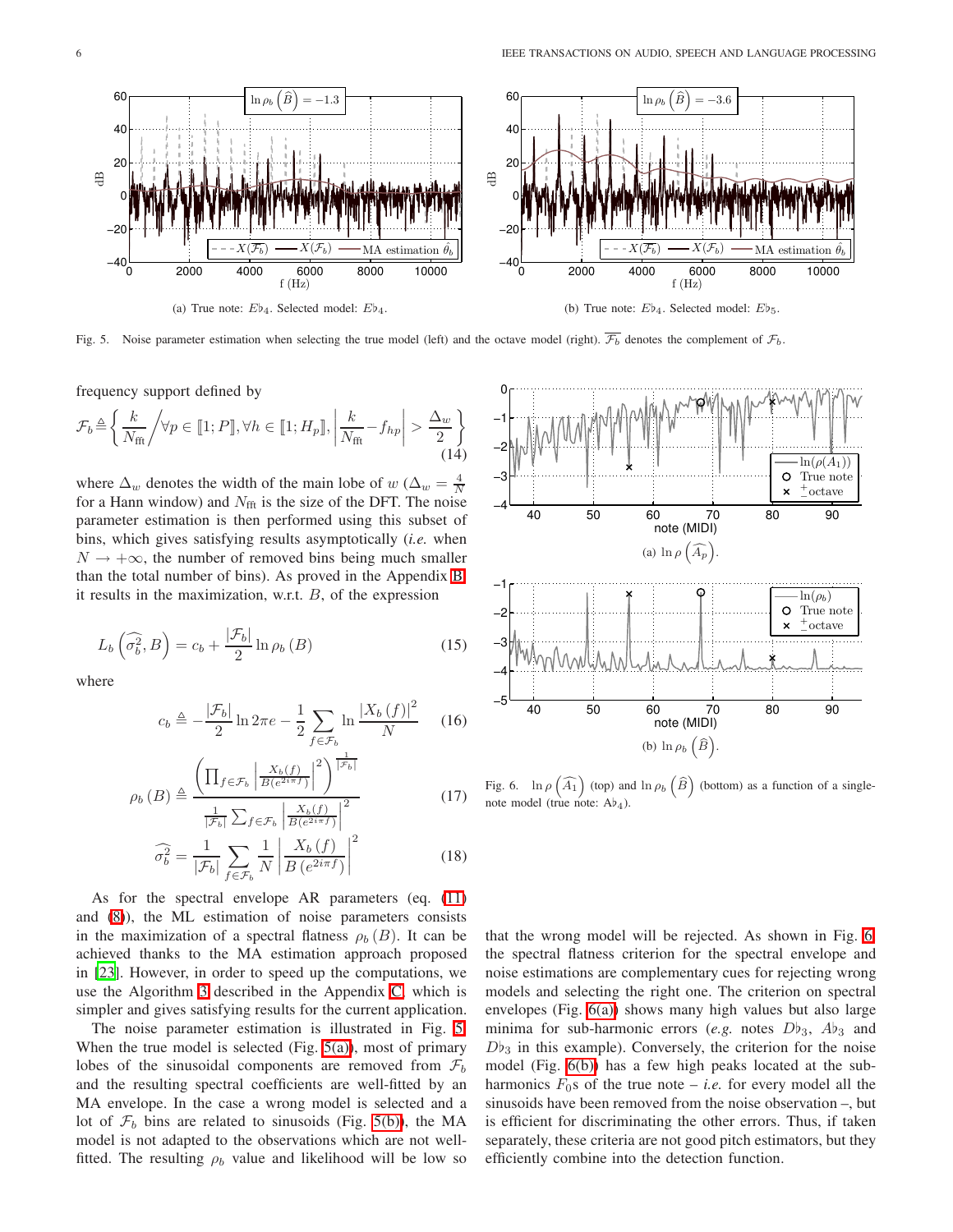#### IV. EXPERIMENTAL RESULTS

#### <span id="page-7-0"></span>*A. Implementation and tuning*

The whole method is summarized by Algorithm [2.](#page-7-1) The MPE algorithm is implemented in Matlab and C. It is designed to analyze a 93ms frame and to estimate its polyphonic content. A preprocessing stage aims at reducing the spectral dynamics and consists in flattening the global spectral decrease by means of a median filtering of the spectrum. The values of the parameters of the MPE algorithm are given in Table [I.](#page-7-2) The order  $Q_p$  of the spectral envelope filter  $A_p(z)$  of a note p is set to  $Q_p = H_p/2$  in order to be large enough to fit the data and small enough to obtain a smooth spectral envelope<sup>[7](#page-7-3)</sup>. Parameters  $\left(k_{\sigma_p^2}, \overline{E}_{\sigma_p^2}\right), \left(k_{\sigma_b^2}, E_{\sigma_b^2}\right)$ ),  $\mu_{env}, \mu_b, \mu_{pol}$ and  $(w_1, \ldots, w_4)$  have been estimated on a development database composed of about 380 mixtures from two different pianos, with polyphony levels from 1 to 6. They were jointly adjusted by optimizing the F-measure using a grid search, the bounds of the grid being set by hand.

<span id="page-7-1"></span>**Algorithm 2** Multipitch estimation.

Preprocessing

Computation of periodogram  $\frac{1}{N} |X|^2$ 

Selection of  $N_c$  note candidates

**for** each possible note combination C **do**

Iterative estimation of the amplitudes of overtones and of spectral envelope of notes (algorithm [1\)](#page-5-1)

For each note p, derivation of  $L_p$  (eq. [\(8\)](#page-3-4)) and of prior  $p\left(\widehat{\sigma_p^2}\right)$ 

Noise parameter estimation (algorithm [3\)](#page-11-14)

Computation of  $L_b$  (eq. [\(15\)](#page-6-7)) and of prior  $p\left(\widehat{\sigma_b^2}\right)$ 

Derivation of the detection function related to the note combination (eq. [\(7\)](#page-3-5))

#### **end for**

Maximization of the detection function

| Parameter        | value   | Parameter                                       | value                    |  |  |  |  |  |  |
|------------------|---------|-------------------------------------------------|--------------------------|--|--|--|--|--|--|
| $P_{\text{max}}$ | 6       | $k_{\sigma_p^2}, E_{\sigma_p^2}$                | $(1, 10^{-4})$           |  |  |  |  |  |  |
| $N_c$            | g       | $\left[ k_{\sigma_h^2}, E_{\sigma_h^2} \right]$ | $\left(2,10^{-3}\right)$ |  |  |  |  |  |  |
| $\nu$            | 0.38    | $\mu_{env}$                                     | $-8.9 \cdot 10^{-3}$     |  |  |  |  |  |  |
| $f_s$            | 22050Hz | $\mu_b$                                         | $-2.2 \cdot 10^{-4}$     |  |  |  |  |  |  |
| $\overline{N}$   | 2048    | $\mu_{\rm pol}$                                 | 25                       |  |  |  |  |  |  |
| w                | Hann    | $w_1$                                           | $8.1 \cdot 10^{-1}$      |  |  |  |  |  |  |
| $Q_p$            | $H_p/2$ | $w_2$                                           | $1.4 \cdot 10^{4}$       |  |  |  |  |  |  |
| $Q_b$            | 20      | $w_3$                                           | $6.2 \cdot 10^2$         |  |  |  |  |  |  |
| $N_{\rm{it}}$    | 20      | $w_4$                                           | 5.8                      |  |  |  |  |  |  |
| TABLE I          |         |                                                 |                          |  |  |  |  |  |  |

PARAMETERS OF THE ALGORITHM.

#### <span id="page-7-2"></span>*B. Evaluation*

The proposed MPE algorithm has been tested on a database called MAPS<sup>[8](#page-7-4)</sup> and composed of around 10000 piano sounds

<span id="page-7-4"></span><sup>8</sup>MAPS stands for MIDI Aligned Piano Sounds and is available on request.

either recorded by using an upright Disklavier piano or generated by several virtual piano software products based on sampled sounds. The development set and the test set are disjointed. Two pianos are used in the former while the latter comprises sounds from other five pianos. In total, two upright pianos and five grand pianos were used. Recording conditions and tunings vary from one instrument to the other. Polyphony levels lie between 1 and 6 and notes are uniformly distributed between  $C_2$  (65Hz) and  $B_6$  (1976Hz). One part of the polyphonic mixtures is composed of randomly related pitches whereas the other part comprises usual chords from western music (major, minor, etc.). For each sound, a single 93ms-frame located 10ms after the onset time is extracted and analyzed. Two additional algorithms have been tested on the same database for comparison purposes. The first one is Tolonen's multipitch estimator [\[24\]](#page-12-5) for which the implementation from the MIR Toolbox [\[25\]](#page-12-6) was used. As the performance of the algorithm decreases when  $F_0$ s are greater than 500Hz ( $C_5$ ), the system was additionally tested in restricted conditions – denoted Tolonen-500 – by selecting from the database the subset of sounds composed of notes between  $C_2$  and  $B_4$  only. The second one is Klapuri's system [\[26\]](#page-12-7). The code of the latter was provided by its author.

Our algorithm was implemented in Matlab and C. The computational cost on a recent PC is about  $150 \times$ real time. It thus requires more computations than other algorithms like [\[26\]](#page-12-7) but the proposed algorithm is computationally tractable, particularly when comparing it to the greedy and intractable joint-estimation approach where no note candidate selection is performed, as discussed in section [II-B.](#page-2-5)

General results are presented in Fig. [7.](#page-8-0) Relevant items are defined as correct notes after rounding each  $F_0$  to the nearest half-tone. Typical metrics are used: the recall is the ratio between the number of relevant items and of original items; the precision is the ratio between the number of relevant items and of detected items; and the F-measure is the harmonic mean between the precision and the recall. In this context, our system performs the best results for polyphony 1 and 2: 93% F-measure vs 85% (polyphony 1) and 91% (polyphony 2) for Klapuri's system. The trend then reverses between Klapuri's system and the proposed one, the F-measure being respectively 91% and 88% for polyphony 3, and 72% and 63% for polyphony 6. Moreover, the precision is high for all polyphony levels whereas the recall is decreasing when polyphony increases. Results from Tolonen's system are weaker for the overall tests, even with the restricted  $F_0$ -range configuration.

The ability of Klapuri's system and ours to detect polyphony levels (independently of the pitches) is presented in Tab. [II.](#page-8-1) For polyphony levels from 1 to 5, both systems succeed in detecting the correct polyphony level more often than any other level. It should also be noted that the proposed system was tested in more difficult conditions since polyphony 0 (*i.e.* silence) may be detected, which is the case for a few sounds<sup>[9](#page-7-5)</sup>. The proposed system tends to underestimate the polyphony

<span id="page-7-3"></span><sup>&</sup>lt;sup>7</sup>Note that the number of degrees of freedom for the AR models is  $H_p/4$  =  $Q_p$  since half the poles are affected to the positive frequencies, the remaining poles being their complex conjugates.

<span id="page-7-5"></span><sup>&</sup>lt;sup>9</sup>Note that silence detection could be improved by using an activity detector as a preprocessing stage, since silence is a very specific case of signal that can be detected using more specific methods than the proposed one.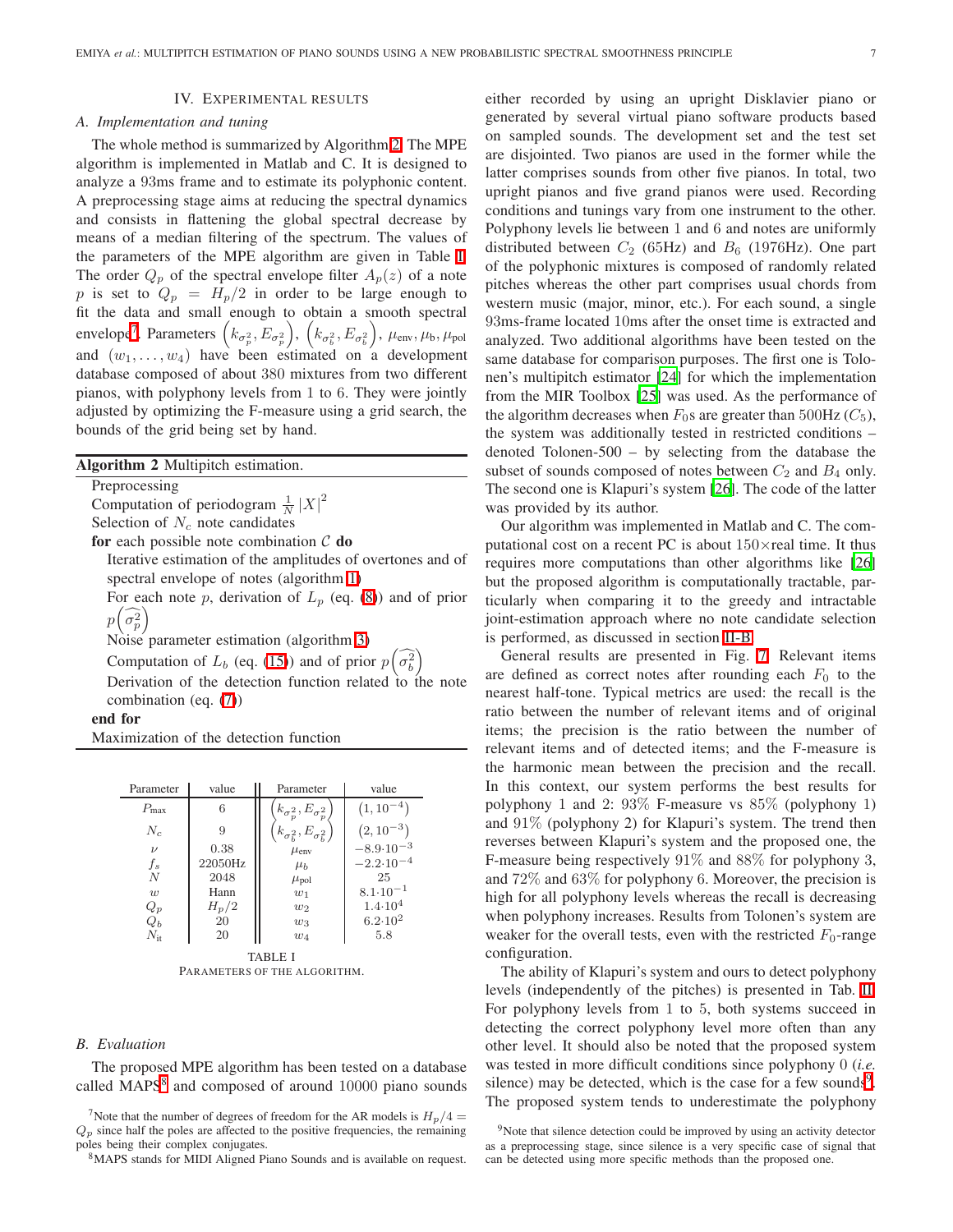

<span id="page-8-0"></span>Fig. 7. Multipitch estimation results with unknown polyphony: for each algorithm, the F-measure, the precision and the recall are rendered as a function of the true polyphony. For the proposed method, the performance on the training set is plotted using a dashed line.

| $P_{est}$       |    | 2  | 3              | 4        | 5  | 6                |  | $P_{est}$ |              | 2        | 3                        | 4             | 5              | 6  |
|-----------------|----|----|----------------|----------|----|------------------|--|-----------|--------------|----------|--------------------------|---------------|----------------|----|
| O               |    |    |                |          | 9  |                  |  |           | $\mathbf{0}$ |          |                          |               |                |    |
| 1               | 90 | 14 | 8              | 8        | 8  | 12               |  |           | 92           | 21       | $\overline{\phantom{1}}$ | $\mathcal{D}$ |                | 3  |
| $\overline{2}$  | 3  | 83 | 18             | 12       | 8  | 19               |  | 2         |              | 74       | 18                       | 7             | $\overline{4}$ | 7  |
| $\overline{3}$  | 0  |    | 68             | 27       | 16 | 25               |  | 3         | 1            | 3        | 65                       | 24            | 10             | 12 |
| $\overline{4}$  | 0  | 0  | 2              | 47       |    | 32               |  | 4         | $\Omega$     |          | 9                        | 49            | 24             | 27 |
| 5               | 0  | 0  | $\overline{0}$ | 1        | 31 | 11               |  | 5         | 1            | $\Omega$ |                          | 14            | 36             | 23 |
| 6               | 0  | 0  | $\theta$       | $\theta$ | 1  | 1                |  | 6         | 5            |          |                          | 4             | 25             | 28 |
|                 |    |    |                |          |    |                  |  |           |              |          |                          |               |                |    |
| Proposed method |    |    |                |          |    | Klapuri's method |  |           |              |          |                          |               |                |    |
| TABLE II        |    |    |                |          |    |                  |  |           |              |          |                          |               |                |    |

<span id="page-8-1"></span>

level since the parameter tuning consists in optimizing the F-measure on the development set. This objective function could have been changed to take the polyphony level balance into account. This would result in reducing the polyphony underestimation trend. However, the overall F-measure would decrease. From a perceptive point of view, it has been shown that a missing note is generally less annoying than an added note when listening to a resynthesized transcription [27]. Thus, underestimating the polyphony may be preferred to overestimating it. Still, this trend turns out to be the main shortcoming of the proposed method, and should be fixed in the future for efficiently addressing sounds with polyphony higher than 5 notes.

The case of octave detection has been analyzed and results are presented in Fig. [8.](#page-8-2) Octave detection is one of the most difficult cases of multipitch estimation and the results are lower than the global results obtained for polyphony 2 (see Fig. [7\)](#page-8-0). The proposed method reaches the highest results here, the Fmeasure being 81%, versus 77% for Klapuri's system and  $77\%/66\%$  for Tolonen's (depending on the two  $F_0$  ranges). This would suggest that the proposed models for spectral envelopes and overlapping spectra are significatively efficient.



<span id="page-8-2"></span>Fig. 8. Octave detection: results for the 97 octave sounds extracted from the database (45 sounds for the Tolonen-500 system).

Finally, we report additional results which are not depicted. First, if polyphony is known, the performance of our system reaches the second rank after Klapuri's system, with correct detection rates from 95% (polyphony 1) down to 55% (polyphony 6). Second, F-measure values are between 5% and 10% better for usual chords than for random-pitch chords. This has been observed with all the tested methods for polyphony levels higher than two. While the algorithms face more harmonically-related notes in usual chords – *i.e.* more spectral overlap –, it seems that simultaneous notes with widely-spread  $F_0$ s in random chords are a bigger difficulty. Third, the results obtained on the development set and the test set are comparable, with only a few  $\%$  deviation. This shows that the parameter learning is not overfitting and that the system has good generalization abilities for other models of piano and different recording conditions. Fourth, the whole database includes sounds from seven different pianos. The results are comparable from one piano to the other, with about 3%-standard deviation. Results do not significantly depend on the upright/grand piano differences, on recording conditions or on whether a real piano or a software-based one is used, which suggests robustness for varying production conditions. Fifth, the proposed method uses a candidate selection stage which may fail, causing the subsequent multipitch estimation to fail. The performance of the candidate selection stage has thus been checked: satisfying results are obtained for low to medium polyphony levels, 99% of true notes being selected for polyphony 1 and 2, 94% for polyphony 3 and 86% for polyphony 4. Performance is slightly decreasing in polyphony 5 and 6, the scores being 78% and 71% respectively. Along the original-pitch dimension, these errors are mainly located below  $A_2$  (110Hz), and above  $A_6$  (1760Hz). Selecting a set of likely  $F<sub>0</sub>$ s is a challenging issue for future works since a lot of MPE algorithms would benefit from it. Indeed, they often consist in optimizing an objective criterion that presents a lot of local optima along the pitch dimension. Some basic solutions like exhaustive or grid search [\[27\]](#page-12-8) or more elaborated ones like Markov chain Monte Carlo methods [\[28\]](#page-12-9) have already been proposed for searching the global optimum, and an efficient candidate selection stage would be very helpful to reach the result more quickly.

#### *C. Integration in an automatic transcription system*

The proposed MPE method has been introduced for a singleframe analysis. Beyond the multipitch issue, the automatic transcription task is addressed by integrating this method in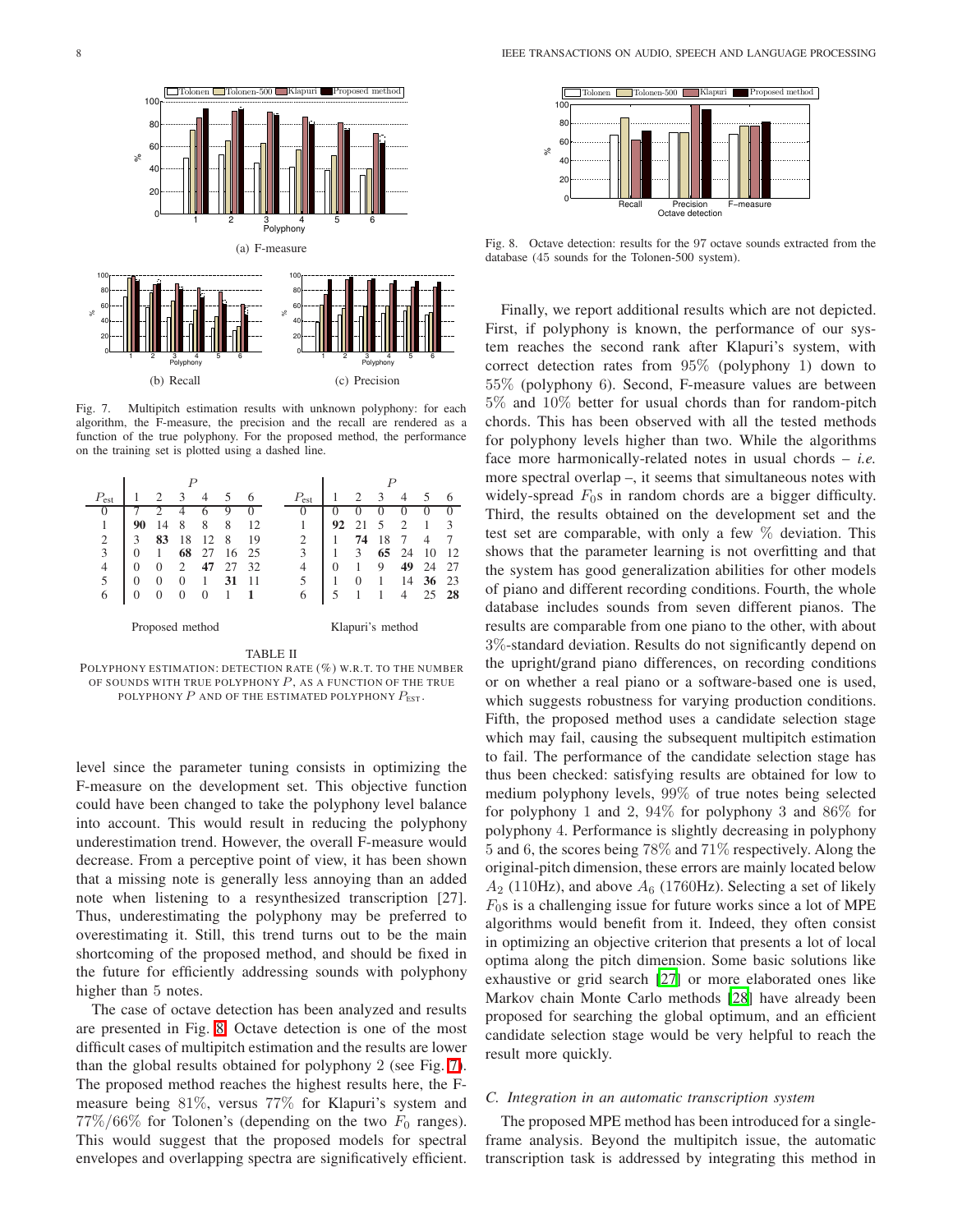a system that performs pitch tracking over time and outputs not only pitches but note events. In the current case, the MPE method can be used in the transcription framework proposed in [\[19\]](#page-12-0). The automatic transcription of piano music is thus obtained by:

- 1) using an onset detector to localize new events;
- 2) detecting a set of pitch candidates after each onset;
- 3) between two consecutive onsets, decoding the multipitch contents thanks to a frame-based Hidden Markov Model (HMM), the states being the possible combinations of simultaneous pitches, the likelihood being given by the proposed MPE method (eq. [\(7\)](#page-3-5));
- 4) postprocessing the decoded pitches to detect repetitions or continuations of pitches when an onset occurs.

This transcription system was presented at the *Multiple Fundamental Frequency Estimation & Tracking* task of the MIREX[10](#page-9-2) contest in 2008 (system called EBD2). For the piano-only test set, the evaluation is performed in two different ways, depending on how a correct note is defined. In the first, more constraining evaluation, where a correct note implies a correct onset (up to a 50-ms deviation), a correct offset (up to a 20%-duration or 50-ms deviation) and a correct pitch (up to a quartertone deviation), the proposed system reaches the  $3<sup>rd</sup>$  rank with a  $33.1\%$  F-measure, out of 13 systems scoring from 6.1% to 36.8%. For that evaluation, the duration estimation is evaluated by the average overlap between correct estimations and reference notes: the proposed method reaches the  $7<sup>th</sup>$  position with  $80\%$ , the values being in a narrow interval ([77.4%; 84%]). In the second evaluation, where correctness only requires the onset and pitch criteria above, the proposed system reaches the  $7<sup>th</sup>$  rank with a 56.9% F-measure, out of 13 systems scoring from 24.5% to 75.7%. The best rank is obtained for average overlap with a  $61\%$  value, the lowest value being 40.1%.

Thus, when the proposed MPE method is integrated in a full transcription system for piano music, state-of-the art results are reached in terms of global performance. In addition, good average overlap scores show that the proposed method is suitable for pitch tracking over time and note extraction.

<span id="page-9-2"></span>Note that one can wonder whether the reported performance is significant when comparing MPE and ATM quantitative results (with roughly 20% F-measure deviation, no matter the method is). It actually depends not only on the database, but on the different testing protocols. While isolated frames composed of one chord are used in the proposed MPE evaluation, ATM evaluation implies other difficulties like having asynchronous notes overlaping in time; detecting onsets; estimating the end of damping notes; dealing with reverberation queues and so on. More, polyphony levels in musical recordings are often high and are not uniformly distributed at all, with a 4.5 average polyphony and a 3.1 standard deviation reported for a number of classical music pieces [\[29,](#page-12-10) p.114]. Hence, Fmeasure for MPE and ATM should be evaluated separately.

#### V. CONCLUSIONS

<span id="page-9-0"></span>In this paper, a sound model and a method were proposed for the multipitch estimation problem in the case of piano sounds. The approach was based on an adaptive scheme, including the adaptive matching of the inharmonic distribution of the frequencies of the overtones and an autoregressive spectral envelope. We have shown the advantage of using a moving average model for the residual noise. The estimation of the parameters was performed by taking the possible overlap between the spectra of the notes into account. Finally, a weighted likelihood criterion was introduced to determine the estimated mixture of notes in the analyzed frame among a set of possible mixtures.

The performance of the method was measured on a large database of piano sounds and compared to the state-of-theart. The proposed method provides satisfying results when polyphony is unknown, and reaches particularly good scores for mixtures of harmonically-related notes.

This approach has been successively integrated in a full transcription system [\[19\]](#page-12-0) and alternative investigations [\[30\]](#page-12-11) are ongoing. Future works may deal with the use of different spectral envelopes in a similar modeling and estimation framework. Indeed, while the proposed AR envelope model may be too generic to characterize the spectral envelope smoothness of musical instruments, this information can be easily replaced, as the variance of the amplitude Gaussian models, by any parametric envelope model. The method may also be extended to other instruments or to voice. Keeping the proposed sound model, it could be useful to investigate other estimation strategies in order to reduce the computational cost. This may be achieved by means of a hybrid approach with an iterative selection of the notes and a joint estimation criterion. Furthermore, the log-likelihood function related to the model for spectral envelopes is not very selective. Hence, some investigations on more appropriate functions could improve the performance of decision step. Finally, one could conduct others investigations about how to prune the set of all possible note combinations more efficiently. They may include iterative candidate selection or MCMC methods.

#### APPENDIX A

#### DISCUSSION ON THE DETECTION FUNCTION

<span id="page-9-1"></span>According to eq. [\(5\)](#page-3-6), the multipitch estimation is theoretically obtained by maximizing, w.r.t. C, the likelihood  $p(x|\mathcal{C})$ , which is expressed as a function of the parameters of the proposed model as:

$$
p(x|\mathcal{C}) = \iint p(x, \alpha, \theta_b|\mathcal{C}) \, d\alpha d\theta_b \tag{19}
$$

$$
= \iint p(x|\alpha, \theta_b, \mathcal{C}) p(\alpha|\mathcal{C}) p(\theta_b) d\alpha d\theta_b \tag{20}
$$

<span id="page-9-3"></span>
$$
= \iiint p(x|\alpha, \theta_b, \mathcal{C}) p(\alpha|\theta, \mathcal{C}) p(\theta) p(\theta_b) d\theta d\alpha d\theta_b
$$
\n(21)

Since the derivation of eq. [\(21\)](#page-9-3) is not achievable, a simpler detection function must be built. The proposed function can be interpreted as a weighted log-likelihood and is obtained from the integrand of eq. [\(21\)](#page-9-3) by: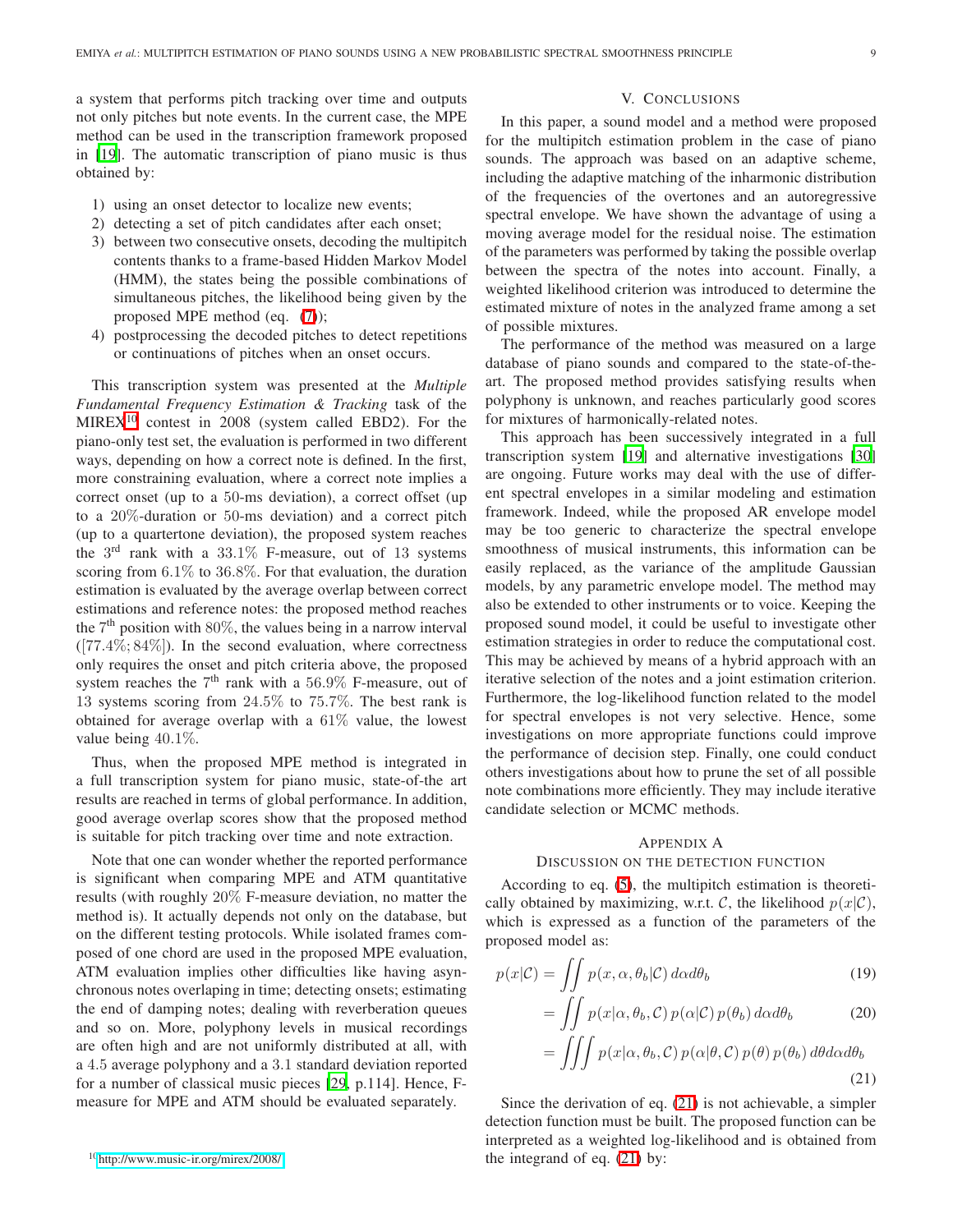- considering the estimated parameters  $\hat{\theta}_p, \hat{\alpha}_p, \hat{\theta}_b$ ;
- taking the logarithm, thus turning the product into a sum;
- normalizing the sums over the number of notes by  $P$ , and log-likelihoods  $L_p$  and  $L_b$  by the size  $H_p$  and  $|\mathcal{F}_b|$ of their respective random variable;
- $\bullet$  introducing penalization terms using the C-dependent sizes P,  $H_p$ ,  $|\mathcal{F}_b|$  with coefficients  $\mu_{pol}$ ,  $\mu_{env}$ ,  $\mu_b$ ;
- weighting each quantity by the coefficients  $w_1, \ldots, w_4$ .

The normalization operation aims at obtaining data that can be compared from one mixture  $C$  to another, since the dimension of the random variables depends on the mixture. The penalization is inspired by model selection approaches [\[31\]](#page-12-12), in which an integral like  $(21)$  is replaced by a likelihood penalized by a linear function of the model order. The weighting by  $w_1, \ldots, w_4$  is finally used to find an optimal balance between the various probability density functions. Note that in eq. [\(7\)](#page-3-5), priors related to filters  $A_p$  and B have been removed since they are non-informative, and thus can be considered as constant terms.

#### APPENDIX B PROOFS

<span id="page-10-0"></span>*Proof of eq.* [\(8\)](#page-3-4): Using eq. [\(3\)](#page-2-4), the log-likelihood to be maximized is

$$
L_p\left(\sigma_p^2, A_p\right) = -\frac{H_p}{2}\ln\left(2\pi\sigma_p^2\right) + \frac{1}{2}\sum_{h=1}^{H_p}\ln\left|A_p\left(e^{2i\pi f_{hp}}\right)\right|^2 - \frac{1}{2\sigma_p^2}\sum_{h=1}^{H_p}\left|\alpha_{hp}\right|^2\left|A_p\left(e^{2i\pi f_{hp}}\right)\right|^2\tag{22}
$$

The maximization w.r.t.  $\sigma_p^2$  leads to the estimate  $\sigma_p^2$  given by eq.  $(11)$ , which is used in eq.  $(22)$  to obtain eq.  $(8)$ .

*Proof of eq.* [\(12\)](#page-4-3) *and* [\(13\)](#page-4-4)*:* The expected linear estimator is expressed as  $\hat{\alpha}_{k_0} \triangleq \eta X(f_{k_0})$  with  $\eta \in \mathbb{C}$ . The mean squared error is then  $\epsilon_{k_0}(\eta) = \mathbb{E} \left[ |\alpha_{k_0} - \eta X(f_{k_0})|^2 \right]$ . The optimal value  $\hat{\eta}$  is such that  $\frac{d\epsilon_{k_0}}{d\eta}(\hat{\eta}) = 0$ , which is equivalent to the decorrelation between the error  $(\alpha_{k_0} - \hat{\eta} X(f_{k_0}))$  and the data  $X(f_{k_0})$ :

$$
0 = \mathbb{E}\left[\left(\alpha_{k_0}^* - \hat{\eta}^* X^* \left(f_{k_0}\right)\right) X \left(f_{k_0}\right)\right] = \mathbb{E}\left[\alpha_{k_0}^* X \left(f_{k_0}\right)\right] - \hat{\eta}^* \mathbb{E}\left[\left|X \left(f_{k_0}\right)\right|^2\right]
$$
(23)

 $\mathbb{E}\left[\alpha_{k_{0}}X^{*}\left(f_{k_{0}}\right)\right]=\sum^{K}% \mathbb{E}[\alpha_{k_{0}}X^{*}\left(f_{k_{0}}\right)]^{2}=\sum^{K}\mathbb{E}[\alpha_{k_{0}}\left(f_{k_{0}}\right)]^{2}$  $k=1$  $W^*$   $(f_{k_0} - f_k) \mathbb{E} [\alpha_{k_0} \alpha_k^*]$  $= W^* (0) v_{k_0}$ (24) and  $\mathbb{E}\left[\left|X\left(f_{k_0}\right)\right|^2\right] = \sum_{k=1}^K$  $k=1$  $\stackrel{K}{\blacktriangledown}$  $_{l=1}$  $W(f_{k_0} - f_k)$  $\times W^*$   $(f_{k_0} - f_l) \mathbb{E} [\alpha_k \alpha_l^*]$  $=\sum_{k=1}^{K}$  $|W(f_{k_0} - f_k)|^2$  $(25)$ 

 $k=1$ 

The related error is

L

$$
\epsilon_{k_{0}}(\hat{\eta}) = \mathbb{E}\left[|\alpha_{k_{0}}|^{2}\right] + |\hat{\eta}|^{2} \mathbb{E}\left[|X\left(f_{k_{0}}\right)|^{2}\right] \n- \hat{\eta} \mathbb{E}\left[\alpha_{k_{0}}^{*} X\left(f_{k_{0}}\right)\right] - \hat{\eta}^{*} \mathbb{E}\left[\alpha_{k_{0}} X^{*}\left(f_{k_{0}}\right)\right] \n= \mathbb{E}\left[|\alpha_{k_{0}}|^{2}\right] - \frac{|\mathbb{E}\left[\alpha_{k_{0}} X^{*}\left(f_{k_{0}}\right)\right]|^{2}}{\mathbb{E}\left[|X\left(f_{k_{0}}\right)|^{2}\right]} \n= \left(1 - \frac{|W\left(0\right)|^{2} v_{k_{0}}}{\sum_{k=1}^{K} |W\left(f_{k_{0}} - f_{k}\right)|^{2} v_{k}}\right) v_{k_{0}} \qquad (26)
$$

Note that this approach has some connections with the Wiener filtering technique [\[32\]](#page-12-13) widely used in the field of audio source separation. In both cases, the aim is to estimate a hidden variable thanks to its second-order statistics and to the observations. In the considered short-term analysis context, the proposed approach explicitly models the overlap phenomenon and takes the resulting frequency leakage into account. As expected, the estimation error is all the larger as the estimated overtone is masked by another component, which justifies the approximation of eq. [\(12\)](#page-4-3) in eq. [\(13\)](#page-4-4).

<span id="page-10-1"></span>*Proof of eq.* [\(15\)](#page-6-7): In a matrix form, the filtering process is expressed as  $x_b = B_{\text{circ}}w_b$ , where  $x_b$  is an N-length frame of the noise process  $x_b$ ,  $\overline{w_b} \sim \mathcal{N}\left(0, \overline{I_N} \sigma_b^2\right)$  and  $B_{\text{circ}}$  is the  $N \times$ N circulant matrix with first column  $(b_0, \ldots, b_{Q_b}, 0, \ldots, 0)$ . Thus, we have  $\underline{x_b} \sim \mathcal{N}\left(0, B_{\text{circ}}\left(B_{\text{circ}}\right)^{\dagger} \sigma_b^2\right)$ .  $B_{\text{circ}}$  is circulant, so det  $\left(B_{\text{circ}}B_{\text{circ}}^{\dagger}\right)=\prod_{k=0}^{N-1}$  $\left| B\left(e^{2i\pi\frac{k}{N}}\right)\right|$  $\alpha$ <sup>2</sup>. The likelihood of  $x_b$  is then

$$
p(\underline{x_b}) = \frac{e^{-\frac{1}{2}\underline{x_b}^{\dagger} \left(B_{\text{circ}} B_{\text{circ}}^{\dagger} \sigma_b^2\right)^{-1} \underline{x_b}}}{\sqrt{\left(2\pi\right)^N \det\left(B_{\text{circ}} B_{\text{circ}}^{\dagger} \sigma_b^2\right)}}
$$
(27)

$$
= \frac{e^{-\frac{\left\|B_{\text{circ}+x_b}^{-1}\right\|^2}{2\sigma_b^2}}}{\sqrt{\left(2\pi\sigma_b^2\right)^N \prod_{k=0}^{N-1} \left|B\left(e^{2i\pi\frac{k}{n}}\right)\right|^2}} \qquad (28)
$$

which leads to  $\hat{\eta} = \frac{\mathbb{E}[\alpha_{k_0}X^*(f_{k_0})]}{\mathbb{E}[\mathbb{E}[(X_{k_0-1}]^2]}$  $\mathbb{E} \left[ \left| X(f_{k_0}) \right|^2 \right]$ , where

In the spectral domain, the log-likelihood of the noise signal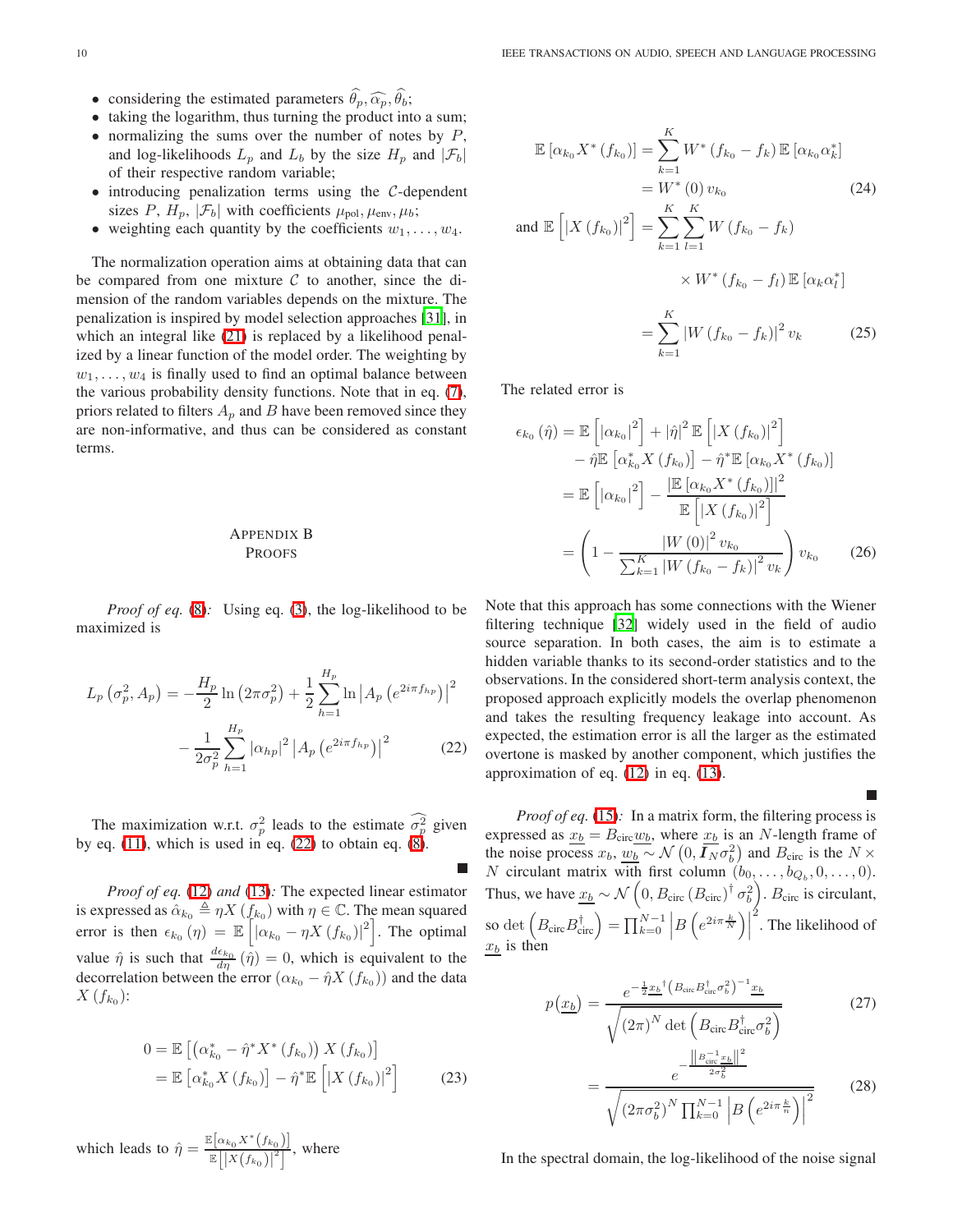is thus obtained using the Parseval identity:

$$
L_b(\sigma_b^2, B) = -\frac{N}{2} \ln 2\pi \sigma_b^2 - \frac{1}{2} \sum_{k=0}^{N-1} \ln \left| B\left(e^{2i\pi \frac{k}{N}}\right) \right|^2 - \frac{1}{2\sigma_b^2} \sum_{k=0}^{N-1} \frac{1}{N} \left| \frac{X_b\left(\frac{k}{N}\right)}{B\left(e^{2i\pi \frac{k}{N}}\right)} \right|^2
$$
(29)

When only considering the observations on the spectral bins  $\mathcal{F}_b$ , the log-likelihood [\(29\)](#page-11-16) becomes

$$
L_b\left(\sigma_b^2, B\right) = -\frac{|\mathcal{F}_b|}{2} \ln 2\pi \sigma_b^2 - \frac{1}{2} \sum_{f \in \mathcal{F}_b} \ln \left| B\left(e^{2i\pi f}\right) \right|^2
$$

$$
- \frac{1}{2\sigma_b^2} \sum_{f \in \mathcal{F}_b} \frac{1}{N} \left| \frac{X_b\left(f\right)}{B\left(e^{2i\pi f}\right)} \right|^2 \tag{30}
$$

The maximization w.r.t.  $\sigma_b^2$  leads to the estimate given by eq.  $(18)$ , which is used in eq.  $(30)$  to obtain eq.  $(15)$ .

#### APPENDIX C MA ESTIMATION

<span id="page-11-15"></span>The algorithm is based on the decomposition  $r_b = Bb$  of the first  $(Q_b + 1)$  terms  $r_b$  of the autocorrelation function of the process, as a product of the coefficient vector  $\underline{b} \triangleq$  $(b_0, \ldots, b_{Q_b})^{\text{T}}$  by the matrix

$$
\mathbf{B} \triangleq \begin{pmatrix} b_0 & b_1 & \dots & b_{Q_b} \\ 0 & b_0 & \dots & b_{Q_b - 1} \\ \vdots & \ddots & \ddots & \vdots \\ 0 & \dots & 0 & b_0 \end{pmatrix}
$$
(31)

The estimate  $\hat{b}$  of  $b$  is obtained using Algorithm [3.](#page-11-14) As  $\hat{B}$ is upper triangular, the estimation of  $\underline{b}$  in  $\hat{r}_b = B\underline{b}$  is fast performed by back substitution, instead of inverting a full matrix. The algorithm convergence was observed after about 20 iterations.

<span id="page-11-14"></span>**Algorithm 3** Iterative estimation of noise parameters

estimate the autocorrelation vector  $r<sub>b</sub>$  by the empiric correlation coefficients  $\hat{r}_b$  obtained from the spectral observations  $\{X(f)\}_{f\in\mathcal{F}_b};$ initialize  $\widehat{\underline{b}} \leftarrow (1, 0, \dots, 0)^{\mathrm{T}};$ **for** each iteration **do** update the estimate  $\overline{B}$  of  $\overline{B}$  from  $\overline{b}$ ; re-estimate <u>b</u> by solving  $\hat{r}_b = Bb$ ; normalize  $\underline{b}$  by its first coefficient; **end for**

#### **REFERENCES**

- <span id="page-11-0"></span>[1] L. Rabiner, "On the use of autocorrelation analysis for pitch detection," *IEEE Trans. Acoust., Speech, Signal Process.*, vol. 25, no. 1, pp. 24–33, 1977.
- <span id="page-11-1"></span>[2] A. de Cheveigné and H. Kawahara, "YIN, a fundamental frequency estimator for speech and music," *J. Acous. Soc. Amer.*, vol. 111, no. 4, pp. 1917–1930, 2002.
- <span id="page-11-2"></span>[3] M. R. Schroeder, "Period histogram and product spectrum: New methods for fundamental-frequency measurement," *J. Acous. Soc. Amer.*, vol. 43, no. 4, pp. 829–834, 1968.
- <span id="page-11-16"></span>[4] J. C. Brown, "Musical fundamental frequency tracking using a pattern recognition method," *J. Acous. Soc. Amer.*, vol. 92, no. 3, pp. 1394–1402, 1992.
- <span id="page-11-3"></span>[5] B. Doval and X. Rodet, "Fundamental frequency estimation and tracking using maximum likelihood harmonic matching and HMMs," in *Proc. Int. Conf. Audio Speech and Sig. Proces. (ICASSP)*, vol. 1, Apr. 1993, pp. 221– 224.
- <span id="page-11-17"></span><span id="page-11-4"></span>[6] G. Peeters, "Music pitch representation by periodicity measures based on combined temporal and spectral representations," in *Proc. Int. Conf. Audio Speech and Sig. Proces. (ICASSP)*, Toulouse, France, May 2006, pp. 53– 56.
- <span id="page-11-5"></span>[7] V. Emiya, B. David, and R. Badeau, "A parametric method for pitch estimation of piano tones," in *Proc. Int. Conf. Audio Speech and Sig. Proces. (ICASSP)*, Honolulu, HI, USA, Apr. 2007, pp. 249–252.
- <span id="page-11-6"></span>[8] A. Klapuri, "Multiple fundamental frequency estimation based on harmonicity and spectral smoothness," *IEEE Trans. Speech Audio Process.*, vol. 11, no. 6, pp. 804– 816, 2003.
- [9] C. Yeh, A. Robel, and X. Rodet, "Multiple fundamental frequency estimation of polyphonic music signals," in *Proc. Int. Conf. Audio Speech and Sig. Proces. (ICASSP)*, Philadelphia, PA, USA, Mar. 2005, pp. 225–228.
- <span id="page-11-11"></span>[10] H. Kameoka, T. Nishimoto, and S. Sagayama, "A Multipitch Analyzer Based on Harmonic Temporal Structured Clustering," *IEEE Trans. Audio, Speech and Language Processing*, vol. 15, no. 3, pp. 982–994, 2007.
- <span id="page-11-7"></span>[11] M. Christensen and A. Jakobsson, *Multi-Pitch Estimation*, ser. Synthesis lectures on speech and audio processing, B. Juang, Ed. Morgan and Claypool Publishers, 2009.
- <span id="page-11-8"></span>[12] C. Raphael, "Automatic transcription of piano music," in *Proc. Int. Conf. Music Information Retrieval (ISMIR)*, Paris, France, Oct. 2002, pp. 15–19.
- [13] M. Marolt, "A connectionist approach to automatic transcription of polyphonic piano music," *IEEE Trans. Multimedia*, vol. 6, no. 3, pp. 439–449, 2004.
- <span id="page-11-12"></span>[14] J. Bello, L. Daudet, and M. Sandler, "Automatic piano transcription using frequency and time-domain information," *IEEE Trans. Audio, Speech and Language Processing*, vol. 14, no. 6, pp. 2242–2251, Nov. 2006.
- [15] A. Klapuri and M. Davy, *Signal Processing Methods for Music Transcription*. Springer, 2006.
- <span id="page-11-9"></span>[16] G. Poliner and D. Ellis, "A discriminative model for polyphonic piano transcription," *EURASIP Journal on Advances in Signal Processing*, vol. 8, pp. 1–9, 2007.
- <span id="page-11-10"></span>[17] K. Robinson and R. Patterson, "The duration required to identify the instrument, the octave, or the pitch chroma of a musical note," *Music Perception*, vol. 13, no. 1, pp. 1–15, 1995.
- <span id="page-11-13"></span>[18] L. I. Ortiz-Berenguer, F. J. Casajús-Quirós, and M. Torres-Guijarro, "Non-linear effects modeling for